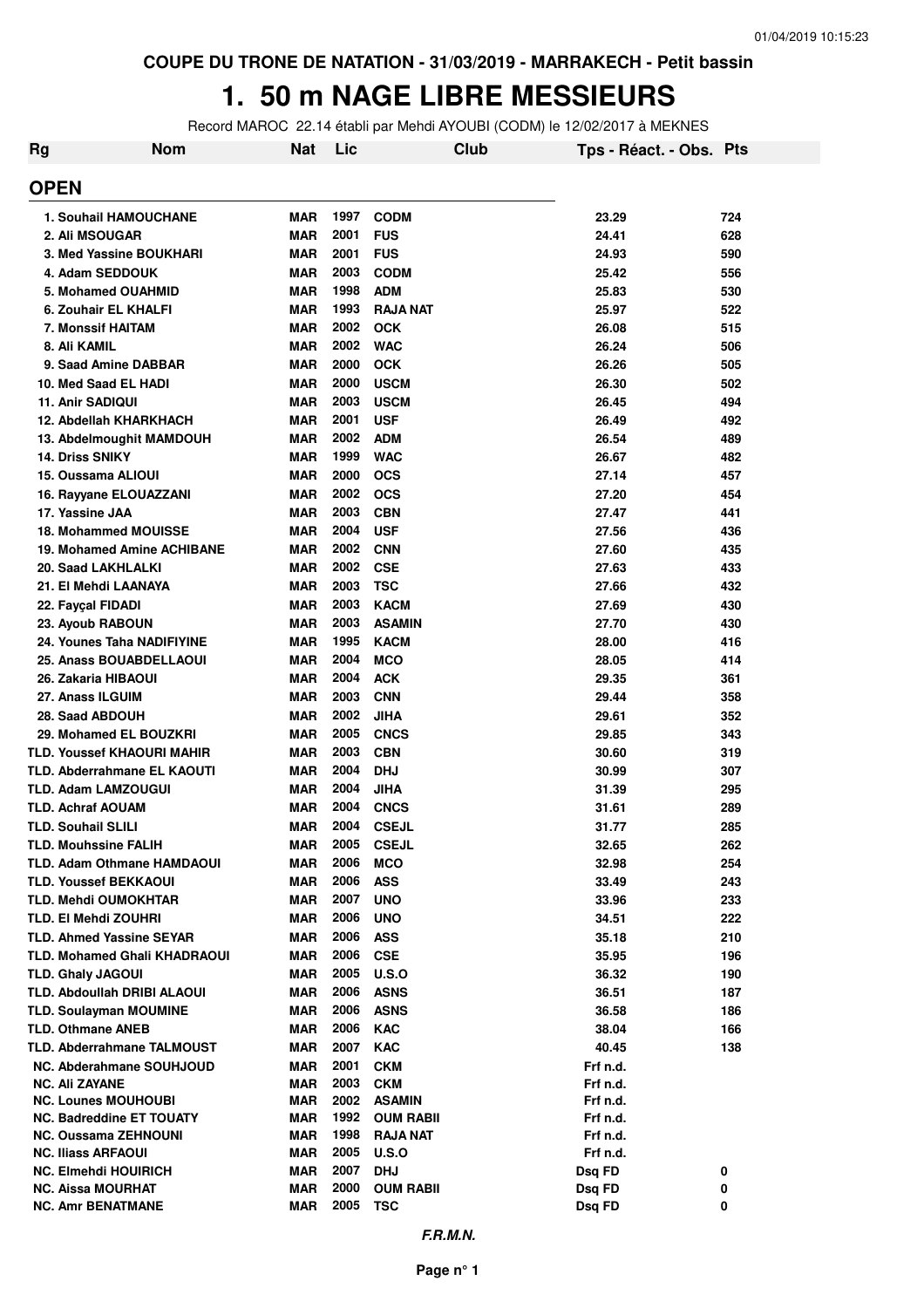# **2. 200 m PAPILLON DAMES**

Record MAROC 2:13.41 établi par Sara EL BEKRI (RAJA NAT) le 19/11/2011 à SAINT-DIZIER (FRANCE)

| <b>Rg</b>                   | Nom                        | Nat        | Lic  | Club            | Tps - Réact. - Obs. Pts |     |
|-----------------------------|----------------------------|------------|------|-----------------|-------------------------|-----|
| <b>OPEN</b>                 |                            |            |      |                 |                         |     |
|                             | 1. Narjiss BOURBOUH        | <b>MAR</b> | 2001 | <b>FUS</b>      | 2:24.81                 | 595 |
|                             | 2. Ayat Allah EL ANOUAR    | <b>MAR</b> | 2002 | <b>FUS</b>      | 2:28.18                 | 555 |
| 3. Nada JALAL               |                            | <b>MAR</b> | 2004 | <b>RAJA NAT</b> | 2:35.22                 | 483 |
|                             | 4. Yassmine DRAYEF         | <b>MAR</b> | 2006 | <b>ADM</b>      | 2:40.45                 | 437 |
| 5. Kenza ZERAIDI            |                            | <b>MAR</b> | 2002 | <b>CODM</b>     | 2:40.61                 | 436 |
|                             | 6. Douaa EDDAHBI           | <b>MAR</b> | 2005 | <b>TSC</b>      | 2:40.91                 | 433 |
|                             | 7. Meryem HOSNI            | <b>MAR</b> | 2005 | <b>ACK</b>      | 2:44.43                 | 406 |
| 8. Lina DANNA               |                            | <b>MAR</b> | 2005 | <b>USCM</b>     | 2:47.02                 | 387 |
|                             | 9. Salma REGRAGUI          | <b>MAR</b> | 2002 | <b>USF</b>      | 2:49.35                 | 372 |
| 10. Maryem DAGRI            |                            | <b>MAR</b> | 2005 | <b>USCM</b>     | 2:54.57                 | 339 |
| 11. Hajar SABER             |                            | <b>MAR</b> | 2003 | <b>CODM</b>     | 2:55.37                 | 335 |
| <b>TLD. Zainab IDRISSI</b>  |                            | <b>MAR</b> | 2007 | <b>CNCS</b>     | 3:09.52                 | 265 |
| <b>TLD. Hajar LAHLAISSI</b> |                            | <b>MAR</b> | 2007 | <b>TSC</b>      | 3:25.76                 | 207 |
|                             | <b>NC. Aicha EL BEKALI</b> | <b>MAR</b> | 2004 | <b>ADM</b>      | Frf n.d.                |     |
| <b>NC. Yasmine YOUSRI</b>   |                            | <b>MAR</b> | 2006 | <b>RAJA NAT</b> | Frf n.d.                |     |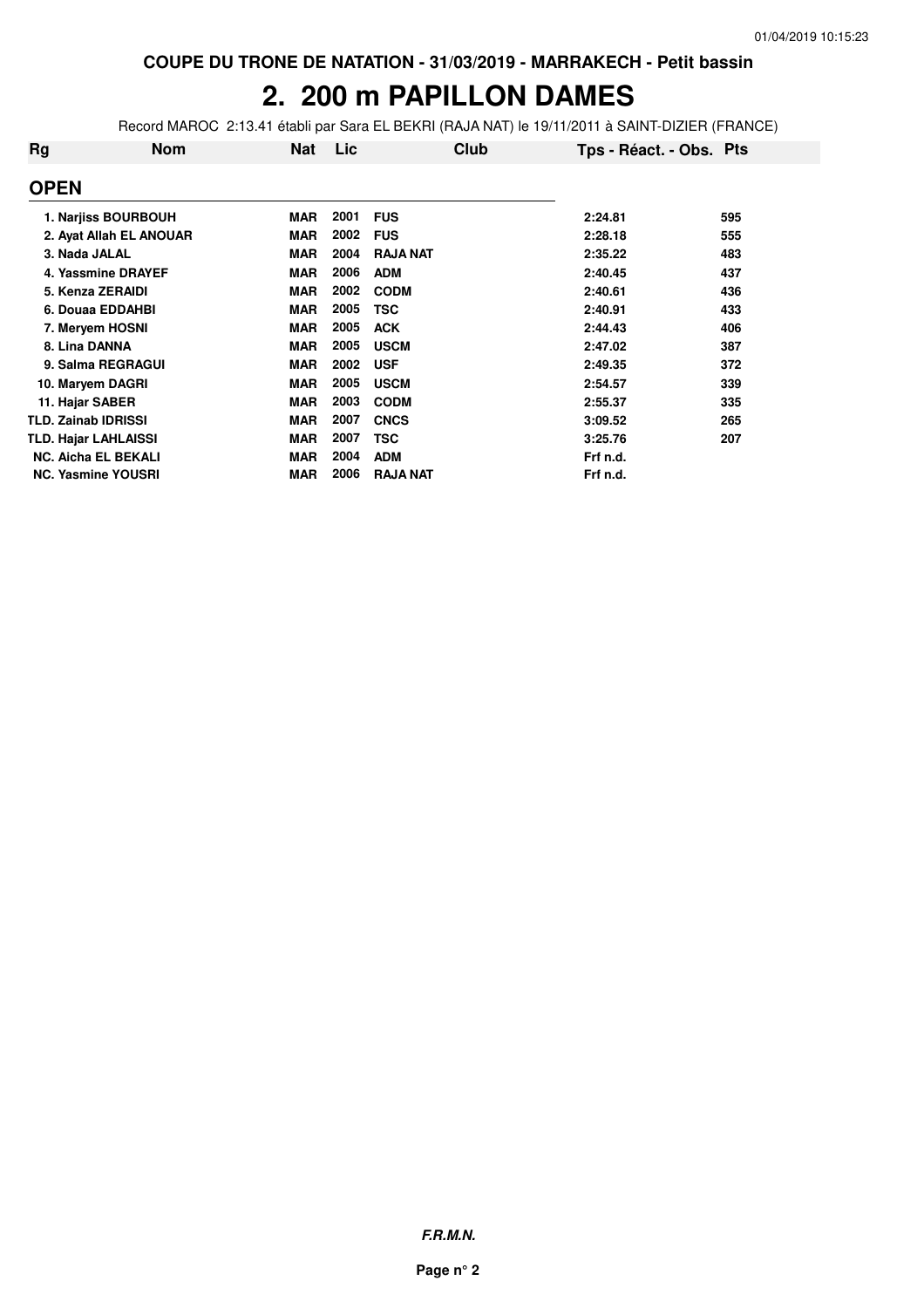# **3. 100 m PAPILLON MESSIEURS**

Record MAROC 53.76 établi par Mehdi AYOUBI (CODM) le 07/12/2018 à GREENWOOD CANADA

| <b>Rg</b> | <b>Nom</b>                       | <b>Nat</b> | Lic  |                 | <b>Club</b> | Tps - Réact. - Obs. Pts |     |
|-----------|----------------------------------|------------|------|-----------------|-------------|-------------------------|-----|
|           | <b>OPEN</b>                      |            |      |                 |             |                         |     |
|           | 1. Samy BOUTOUIL                 | <b>MAR</b> | 2000 | <b>CODM</b>     |             | 55.51                   | 723 |
|           | 2. Ali HEMRI                     | <b>MAR</b> | 2001 | <b>FUS</b>      |             | 59.58                   | 584 |
|           | 3. Adam CHAJID                   | <b>MAR</b> | 2001 | <b>WAC</b>      |             | 59.60                   | 584 |
|           | 4. Monssif Hamza TIJARI          | <b>MAR</b> | 2002 | <b>CODM</b>     |             | 1:00.74                 | 551 |
|           | 5. Yasser BENCHEBBA              | <b>MAR</b> | 2004 | <b>FUS</b>      |             | 1:02.07                 | 517 |
|           | 6. Abdelkrim ESSABIHI EDDAFALI   | <b>MAR</b> | 1999 | <b>ADM</b>      |             | 1:02.23                 | 513 |
|           | 7. Yasser AYANE                  | <b>MAR</b> | 2001 | <b>CSE</b>      |             | 1:02.46                 | 507 |
|           | 8. Sami KIBAL                    | <b>MAR</b> | 2002 | <b>WAC</b>      |             | 1:03.22                 | 489 |
|           | 9. Mohamed Sami ZEMZAMI          | <b>MAR</b> | 2005 | <b>USCM</b>     |             | 1:03.56                 | 481 |
|           | 10. Mohammed CHAFFAA             | <b>MAR</b> | 2003 | <b>CSE</b>      |             | 1:04.25                 | 466 |
|           | 11. ilyas LAGSSAIBI              | <b>MAR</b> | 2004 | <b>RAJA NAT</b> |             | 1:04.46                 | 461 |
|           | 12. Ismail EL YOUSFI             | <b>MAR</b> | 2004 | <b>RAJA NAT</b> |             | 1:04.83                 | 453 |
|           | 13. Lahbib BELKAZ                | <b>MAR</b> | 1996 | <b>CSN</b>      |             | 1:05.44                 | 441 |
|           | 14. Adam BOURZINE                | <b>MAR</b> | 2005 | <b>USCM</b>     |             | 1:05.63                 | 437 |
|           | 15. Saad Amine DABBAR            | <b>MAR</b> | 2000 | <b>OCK</b>      |             | 1:05.82                 | 433 |
|           | <b>16. Othman RASSI</b>          | <b>MAR</b> | 2002 | <b>UNO</b>      |             | 1:07.26                 | 406 |
|           | 17. Abdellah KHARKHACH           | <b>MAR</b> | 2001 | <b>USF</b>      |             | 1:08.32                 | 387 |
|           | 18. Walid DEQQAOUI               | <b>MAR</b> | 2003 | <b>USF</b>      |             | 1:10.11                 | 358 |
|           | 19. Yasser OUARIACH              | <b>MAR</b> | 2005 | U.S.O           |             | 1:10.32                 | 355 |
|           | 20. Mohamed Adam NOURDINE        | <b>MAR</b> | 2005 | <b>OCK</b>      |             | 1:10.69                 | 350 |
|           | <b>TLD. Mohamed EL BOUZKRI</b>   | <b>MAR</b> | 2005 | <b>CNCS</b>     |             | 1:16.51                 | 276 |
|           | <b>TLD. Asaad BOULMAKOUL</b>     | <b>MAR</b> | 2006 | <b>ASS</b>      |             | 1:17.56                 | 265 |
|           | <b>TLD. EI Mehdi DASOULI</b>     | <b>MAR</b> | 1995 | <b>TSC</b>      |             | 1:18.84                 | 252 |
|           | <b>TLD. Omar KHERCHOUCH</b>      | <b>MAR</b> | 2003 | U.S.O           |             | 1:18.96                 | 251 |
|           | <b>TLD. Fahd LAHMIDI</b>         | <b>MAR</b> | 2003 | <b>DHJ</b>      |             | 1:19.13                 | 249 |
|           | <b>TLD. Ismail KASSI</b>         | <b>MAR</b> | 2004 | <b>TSC</b>      |             | 1:19.58                 | 245 |
|           | TLD. Ahmed BENAZZOUZ             | <b>MAR</b> | 2006 | <b>OCS</b>      |             | 1:22.86                 | 217 |
|           | TLD. Yahya ZAGRI                 | <b>MAR</b> | 2006 | <b>ADM</b>      |             | 1:24.10                 | 207 |
|           | <b>TLD. Ismail NAIT BRAHIM</b>   | <b>MAR</b> | 2004 | <b>OCS</b>      |             | 1:24.68                 | 203 |
|           | TLD. Soufyane GUENDOUZ           | <b>MAR</b> | 1999 | <b>MCO</b>      |             | 1:28.66                 | 177 |
|           | <b>TLD. Ibrahim AIT ZOULET</b>   | <b>MAR</b> | 2006 | <b>CSEJL</b>    |             | 1:34.42                 | 146 |
|           | <b>TLD. Aymane NASSIRI</b>       | <b>MAR</b> | 2004 | <b>UNO</b>      |             | 1:39.62                 | 125 |
|           | <b>TLD. Ahmed Amine BELABBES</b> | <b>MAR</b> | 2006 | <b>DHJ</b>      |             | 1:47.22                 | 100 |
|           | <b>TLD. Achraf AKIL</b>          | <b>MAR</b> | 2006 | <b>CSEJL</b>    |             | 1:56.09                 | 79  |
|           | <b>NC. Ouissam NAJIH</b>         | <b>MAR</b> | 2002 | <b>KACM</b>     |             | Dsq FD                  | 0   |
|           | <b>NC. Yacine MINSAF</b>         | <b>MAR</b> | 2006 | <b>CNCS</b>     |             | Dsq NI                  | 0   |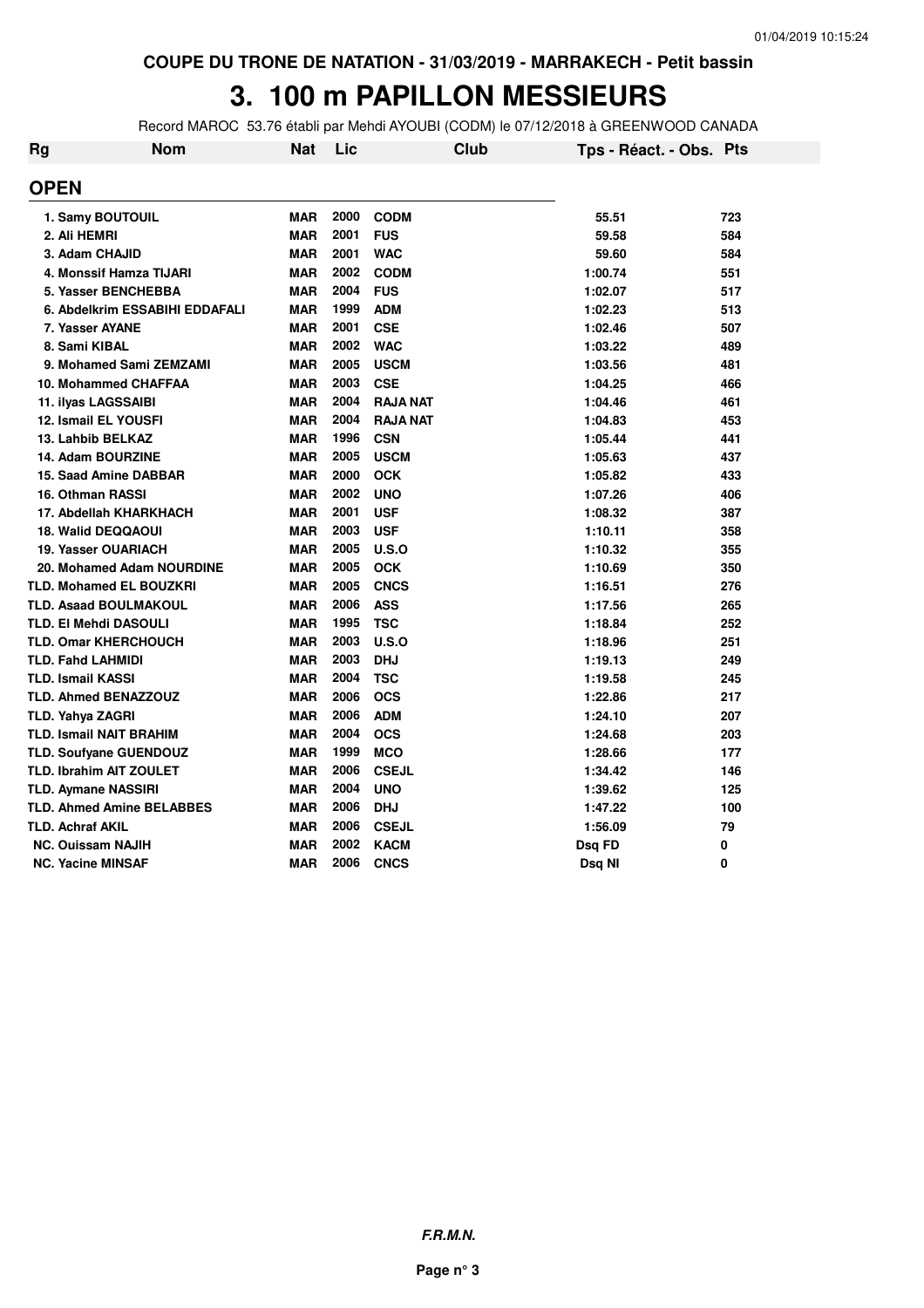#### **4. 100 m BRASSE DAMES**

Record MAROC 1:06.50 établi par Sara EL BEKRI (RAJA NAT) le 02/12/2011 à ANGERS (FRANCE)

| Rg | <b>Nom</b>                      | <b>Nat</b> | Lic  | <b>Club</b>     | Tps - Réact. - Obs. Pts |     |
|----|---------------------------------|------------|------|-----------------|-------------------------|-----|
|    | <b>OPEN</b>                     |            |      |                 |                         |     |
|    | 1. Hiba LAKNIT                  | <b>MAR</b> | 2002 | <b>OCK</b>      | 1:15.12                 | 628 |
|    | 2. Nisrine BEN NAIM             | <b>MAR</b> | 2002 | <b>CODM</b>     | 1:18.22                 | 556 |
|    | 3. Malak DARKAOUI               | <b>MAR</b> | 2005 | <b>CODM</b>     | 1:18.72                 | 546 |
|    | 4. Taghrid DAHBANI              | <b>MAR</b> | 2003 | <b>FUS</b>      | 1:19.29                 | 534 |
|    | 5. Fadwa FIDADI                 | <b>MAR</b> | 1999 | <b>KACM</b>     | 1:19.94                 | 521 |
|    | 6. Malak BOUSSOUF               | <b>MAR</b> | 2004 | <b>FUS</b>      | 1:22.45                 | 475 |
|    | 7. Oumnia SEBBATA               | <b>MAR</b> | 2005 | <b>USCM</b>     | 1:22.73                 | 470 |
|    | 8. Hiba BOURZINE                | <b>MAR</b> | 2004 | <b>USCM</b>     | 1:24.06                 | 448 |
|    | 9. Hind DOUHA                   | <b>MAR</b> | 2005 | <b>RAJA NAT</b> | 1:24.18                 | 446 |
|    | 10. Salma EL YOUSFI             | <b>MAR</b> | 2002 | <b>ADM</b>      | 1:24.71                 | 438 |
|    | 11. Aya ICHOU                   | <b>MAR</b> | 2004 | <b>RAJA NAT</b> | 1:25.10                 | 432 |
|    | 12. Fatima Zahra MOUKTADIR      | <b>MAR</b> | 2004 | <b>WAC</b>      | 1:25.40                 | 427 |
|    | <b>13. Chahd MACHKOUR</b>       | <b>MAR</b> | 2004 | <b>WAC</b>      | 1:25.73                 | 422 |
|    | 14. Lyna TIKKI                  | <b>MAR</b> | 2006 | <b>ASS</b>      | 1:28.55                 | 383 |
|    | <b>15. Keltoum GOURRAM</b>      | <b>MAR</b> | 2003 | <b>ADM</b>      | 1:28.84                 | 380 |
|    | 16. Rima EL BROUZI              | <b>MAR</b> | 2003 | <b>TSC</b>      | 1:28.91                 | 379 |
|    | 17. Camelia AMRANI              | <b>MAR</b> | 2006 | <b>TSC</b>      | 1:29.10                 | 376 |
|    | 18. Sara ZEKRITI                | <b>MAR</b> | 2004 | <b>JIHA</b>     | 1:30.37                 | 361 |
|    | 19. Fadila ZEHAUF               | <b>MAR</b> | 2005 | <b>ACK</b>      | 1:30.68                 | 357 |
|    | 20. Maria AIT BOUSERHANE        | <b>MAR</b> | 2001 | <b>JIHA</b>     | 1:31.61                 | 346 |
|    | <b>TLD. Kawtar MIRHLAMI</b>     | <b>MAR</b> | 2007 | <b>DHJ</b>      | 1:34.56                 | 315 |
|    | <b>TLD. Sarah ED DRIEF</b>      | <b>MAR</b> | 2004 | <b>KACM</b>     | 1:37.92                 | 283 |
|    | <b>TLD. Joulane MAHJOUBI</b>    | <b>MAR</b> | 2007 | <b>ASAMIN</b>   | 1:39.08                 | 274 |
|    | <b>TLD. Fatima Zahra YOUNES</b> | <b>MAR</b> | 2007 | U.S.O           | 1:39.25                 | 272 |
|    | <b>TLD. Jannat ADLI</b>         | <b>MAR</b> | 2007 | <b>MCO</b>      | 1:39.73                 | 268 |
|    | <b>TLD. Rim TISSENT</b>         | <b>MAR</b> | 2003 | <b>DHJ</b>      | 1:41.19                 | 257 |
|    | <b>TLD. Ouiam CHETOUANE</b>     | <b>MAR</b> | 2007 | U.S.O           | 1:41.69                 | 253 |
|    | <b>TLD. Wiam LHASSAR</b>        | <b>MAR</b> | 2004 | <b>OCS</b>      | 1:41.70                 | 253 |
|    | <b>TLD. Rim SAMMANI</b>         | <b>MAR</b> | 2004 | <b>CSE</b>      | 1:43.07                 | 243 |
|    | TLD. Aya MAAMRI                 | <b>MAR</b> | 2006 | <b>MCO</b>      | 1:46.79                 | 218 |
|    | <b>TLD. Yasmine BAKKAR</b>      | <b>MAR</b> | 2006 | <b>KAC</b>      | 1:54.18                 | 179 |
|    | <b>TLD. Rim JEBRANE</b>         | <b>MAR</b> | 2005 | <b>CSEJL</b>    | 2:00.50                 | 152 |
|    | <b>NC. Rahaf ALHAMED</b>        | <b>MAR</b> | 2005 | <b>KAC</b>      | Frf n.d.                |     |
|    | <b>NC. Rania LABYAD</b>         | <b>MAR</b> | 2003 | <b>CSE</b>      | Frf n.d.                |     |
|    | <b>NC. Hiba ABERCHANE</b>       | <b>MAR</b> | 2007 | <b>CSEJL</b>    | Frf n.d.                |     |
|    | <b>NC. Rania AOUAM</b>          | <b>MAR</b> | 2006 | <b>CNCS</b>     | Dsq FD                  | 0   |
|    | <b>NC. Rihab ZARGANI</b>        | <b>MAR</b> | 2006 | <b>CNCS</b>     | Dsq FD                  | 0   |
|    | <b>NC. Wissal NAFR</b>          | <b>MAR</b> | 2000 | <b>OCK</b>      | Dsq VI                  | 0   |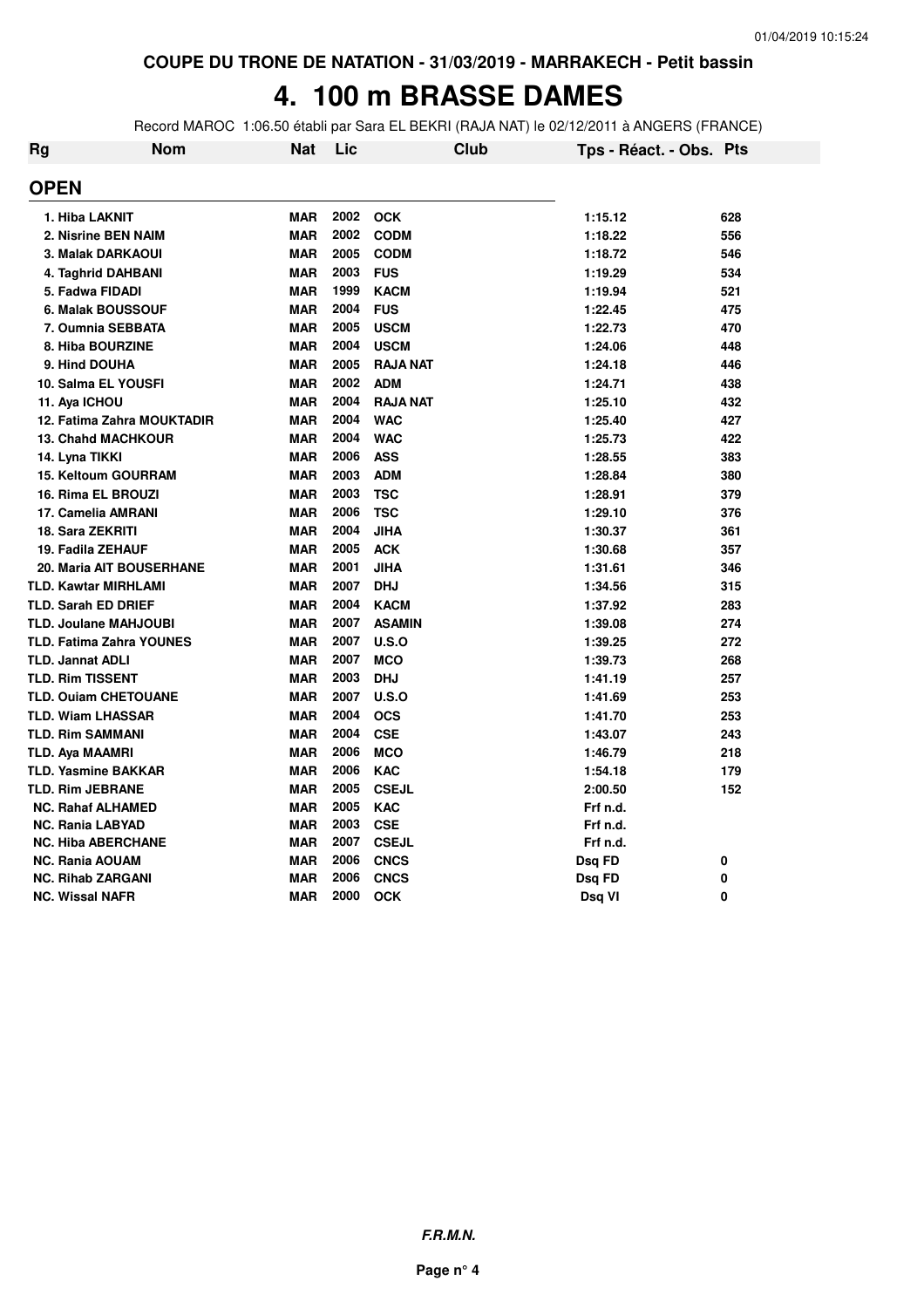# **5. 200 m DOS MESSIEURS**

Record MAROC 1:57.93 établi par Driss LAHRICHI (CODM) le 15/11/2018 à MONTPELLIER (FRANCE)

| <b>Rg</b> | <b>Nom</b>                       | <b>Nat</b> | Lic  | <b>Club</b>     | Tps - Réact. - Obs. Pts |     |
|-----------|----------------------------------|------------|------|-----------------|-------------------------|-----|
|           | <b>OPEN</b>                      |            |      |                 |                         |     |
|           | <b>1. Driss LAHRICHI</b>         | <b>MAR</b> | 1997 | <b>CODM</b>     | 2:02.14                 | 769 |
|           | 2. Abdeljabbar REGRAGUI          | <b>MAR</b> | 2001 | <b>CODM</b>     | 2:09.40                 | 647 |
|           | 3. Mehdi EL MANSAR               | <b>MAR</b> | 2004 | <b>RAJA NAT</b> | 2:10.99                 | 623 |
|           | 4. Youssef HEMRI                 | <b>MAR</b> | 2001 | <b>FUS</b>      | 2:11.53                 | 616 |
|           | 5. Ali MSOUGAR                   | <b>MAR</b> | 2001 | <b>FUS</b>      | 2:12.43                 | 603 |
|           | <b>6. Ismail ES SAMLALI</b>      | <b>MAR</b> | 2002 | <b>OCK</b>      | 2:12.69                 | 600 |
|           | 7. Idriss AZHAR                  | <b>MAR</b> | 2003 | <b>RAJA NAT</b> | 2:16.03                 | 557 |
|           | 8. Karim AMARTI                  | <b>MAR</b> | 1998 | <b>USF</b>      | 2:23.45                 | 474 |
|           | <b>9. CHAHINE SAID</b>           | <b>MAR</b> | 2005 | <b>USCM</b>     | 2:25.11                 | 458 |
|           | 10. Omar FILALI                  | <b>MAR</b> | 2001 | <b>USF</b>      | 2:29.01                 | 423 |
|           | 11. Hamza EZZAHER                | <b>MAR</b> | 1998 | <b>ADM</b>      | 2:36.23                 | 367 |
|           | 12. Omar HASSOUNI                | <b>MAR</b> | 2001 | <b>ADM</b>      | 2:36.87                 | 363 |
|           | 13. Othmane AIT SALAH            | <b>MAR</b> | 2002 | <b>JIHA</b>     | 2:41.24                 | 334 |
|           | <b>14. Akram AYOUCHI</b>         | <b>MAR</b> | 2004 | <b>TSC</b>      | 2:41.52                 | 332 |
|           | 15. Hatim BENAZZOUZ              | <b>MAR</b> | 2003 | <b>OCS</b>      | 2:43.43                 | 321 |
|           | 16. Amine ZOUBIR                 | <b>MAR</b> | 2004 | <b>OCK</b>      | 2:44.06                 | 317 |
|           | 17. Mohammed Amine CHETOUANE     | <b>MAR</b> | 2003 | <b>UNO</b>      | 2:44.93                 | 312 |
|           | TLD. Rayane BOURZIK              | <b>MAR</b> | 2004 | <b>TSC</b>      | 2:45.20                 | 310 |
|           | <b>TLD. Mohamed Reda ELMARNI</b> | <b>MAR</b> | 2004 | <b>OCS</b>      | 2:46.31                 | 304 |
|           | <b>TLD. Youssef BEKKAOUI</b>     | <b>MAR</b> | 2006 | <b>ASS</b>      | 2:54.62                 | 263 |
|           | <b>TLD. Adham Salah CHERRAK</b>  | <b>MAR</b> | 2005 | <b>MCO</b>      | 2:58.49                 | 246 |
|           | <b>TLD. Ahmed Yassine SEYAR</b>  | <b>MAR</b> | 2006 | <b>ASS</b>      | 2:58.53                 | 246 |
|           | <b>TLD. Tarik ZEHAUF</b>         | <b>MAR</b> | 2007 | <b>ACK</b>      | 2:58.59                 | 246 |
|           | <b>TLD. Mohamed Sami MIRI</b>    | <b>MAR</b> | 2007 | <b>UNO</b>      | 3:05.93                 | 218 |
|           | <b>TLD. IIyas KARAM</b>          | <b>MAR</b> | 2007 | <b>CSEJL</b>    | 3:16.09                 | 185 |
|           | <b>TLD. Yahya ELKHATIBI</b>      | <b>MAR</b> | 2006 | <b>DHJ</b>      | 3:30.23                 | 150 |
|           | <b>TLD. Abdelghafour ZOJAJI</b>  | <b>MAR</b> | 2007 | <b>CSEJL</b>    | 3:53.41                 | 110 |
|           | <b>NC. Mohammed HAFIANE</b>      | <b>MAR</b> | 2000 | <b>DHJ</b>      | Frf n.d.                |     |
|           | <b>NC. Ilyasse ZAID</b>          | <b>MAR</b> | 2006 | <b>MCO EN</b>   | Frf n.d.                |     |
|           | <b>NC. Hamza BENHLIMA</b>        | <b>MAR</b> | 2004 | <b>USCM</b>     | Frf n.d.                |     |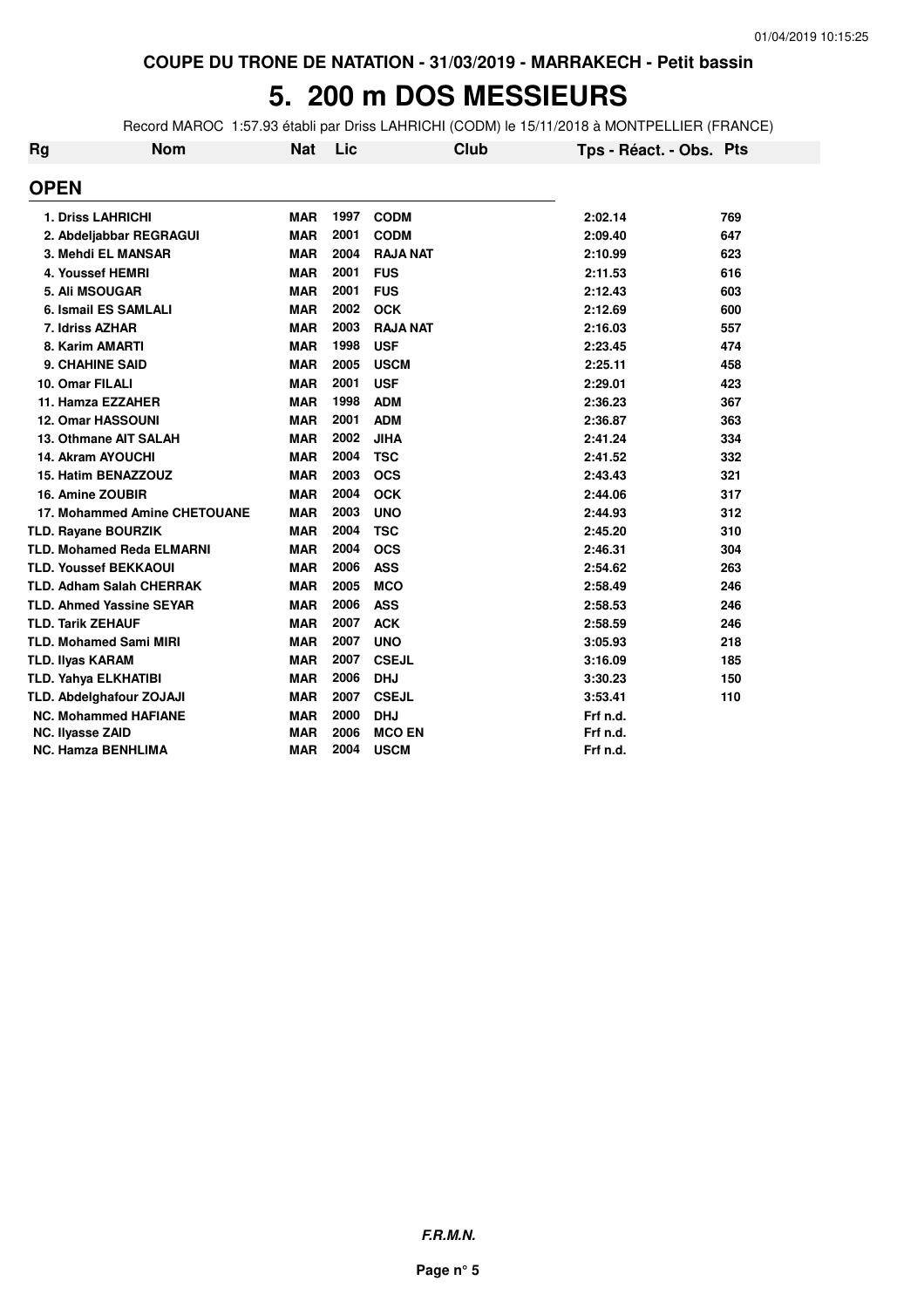# 6. 100 m NAGE LIBRE DAMES

Record MAROC 57.62 établi par Yasmeen BOUTOUIL (USCM) le 21/12/2014 à CHEVREUSE (FRANCE)

| <b>Rg</b> | <b>Nom</b>                   | <b>Nat</b> | Lic  |                 | Club | Tps - Réact. - Obs. Pts |     |
|-----------|------------------------------|------------|------|-----------------|------|-------------------------|-----|
|           | <b>OPEN</b>                  |            |      |                 |      |                         |     |
|           | 1. Noura MANA                | <b>MAR</b> | 1997 | <b>CODM</b>     |      | 59.88                   | 657 |
|           | 2. Yasmeen BOUTOUIL          | <b>MAR</b> | 1998 | <b>CODM</b>     |      | 1:01.50                 | 607 |
|           | 3. Maha BASKACH              | <b>MAR</b> | 2005 | <b>USCM</b>     |      | 1:01.65                 | 602 |
|           | 4. Narjiss BOURBOUH          | <b>MAR</b> | 2001 | <b>FUS</b>      |      | 1:03.15                 | 560 |
|           | 5. Taghrid DAHBANI           | <b>MAR</b> | 2003 | <b>FUS</b>      |      | 1:03.22                 | 558 |
|           | 6. Sawsane EL GAMAH          | <b>MAR</b> | 2005 | <b>WAC</b>      |      | 1:03.27                 | 557 |
|           | 7. Atar IDRISSI              | <b>MAR</b> | 2001 | <b>OCK</b>      |      | 1:04.09                 | 536 |
|           | 8. Hiba BOURZINE             | <b>MAR</b> | 2004 | <b>USCM</b>     |      | 1:04.31                 | 530 |
|           | 9. Ibtissam RACHID           | <b>MAR</b> | 2004 | <b>RAJA NAT</b> |      | 1:04.39                 | 528 |
|           | 10. Hiba SOUIHEL             | <b>MAR</b> | 2003 | <b>ADM</b>      |      | 1:04.78                 | 519 |
|           | <b>11. Hiba AOUFOUCHI</b>    | <b>MAR</b> | 2004 | <b>OCK</b>      |      | 1:05.95                 | 492 |
|           | <b>12. IIII BELHOCINE</b>    | <b>MAR</b> | 2005 | <b>WAC</b>      |      | 1:06.56                 | 478 |
|           | 13. Sara MAKY                | <b>MAR</b> | 2004 | <b>TSC</b>      |      | 1:07.00                 | 469 |
|           | 14. Ines EL AZHAR            | <b>MAR</b> | 2004 | <b>TSC</b>      |      | 1:08.59                 | 437 |
|           | 15. Nora RGUIB               | <b>MAR</b> | 2003 | <b>ADM</b>      |      | 1:09.85                 | 414 |
|           | <b>TLD. Zainab IDRISSI</b>   | <b>MAR</b> | 2007 | <b>CNCS</b>     |      | 1:14.34                 | 343 |
|           | <b>TLD. Salma BOULAHIA</b>   | <b>MAR</b> | 2005 | <b>CNCS</b>     |      | 1:17.85                 | 299 |
|           | <b>TLD. Kawtar MIRHLAMI</b>  | <b>MAR</b> | 2007 | <b>DHJ</b>      |      | 1:21.39                 | 261 |
|           | <b>TLD. Aya MAAMRI</b>       | <b>MAR</b> | 2006 | <b>MCO</b>      |      | 1:25.68                 | 224 |
|           | <b>TLD. Rim TISSENT</b>      | <b>MAR</b> | 2003 | <b>DHJ</b>      |      | 1:28.70                 | 202 |
|           | <b>TLD. Hafsa STILI</b>      | <b>MAR</b> | 2007 | U.S.O           |      | 1:31.79                 | 182 |
|           | <b>NC. Sara BELLAMINE</b>    | <b>MAR</b> | 2004 | <b>ASS</b>      |      | Frf n.d.                |     |
|           | <b>NC. Imane BOUTARBOUCH</b> | <b>MAR</b> | 2004 | <b>ASS</b>      |      | Frf n.d.                |     |
|           | <b>NC. Rania LABYAD</b>      | <b>MAR</b> | 2003 | <b>CSE</b>      |      | Frf n.d.                |     |
|           | <b>NC. Aya WAHAB</b>         | <b>MAR</b> | 2001 | <b>CSEJL</b>    |      | Frf n.d.                |     |
|           | <b>NC. Ikram WAHAB</b>       | <b>MAR</b> | 2003 | <b>CSEJL</b>    |      | Frf n.d.                |     |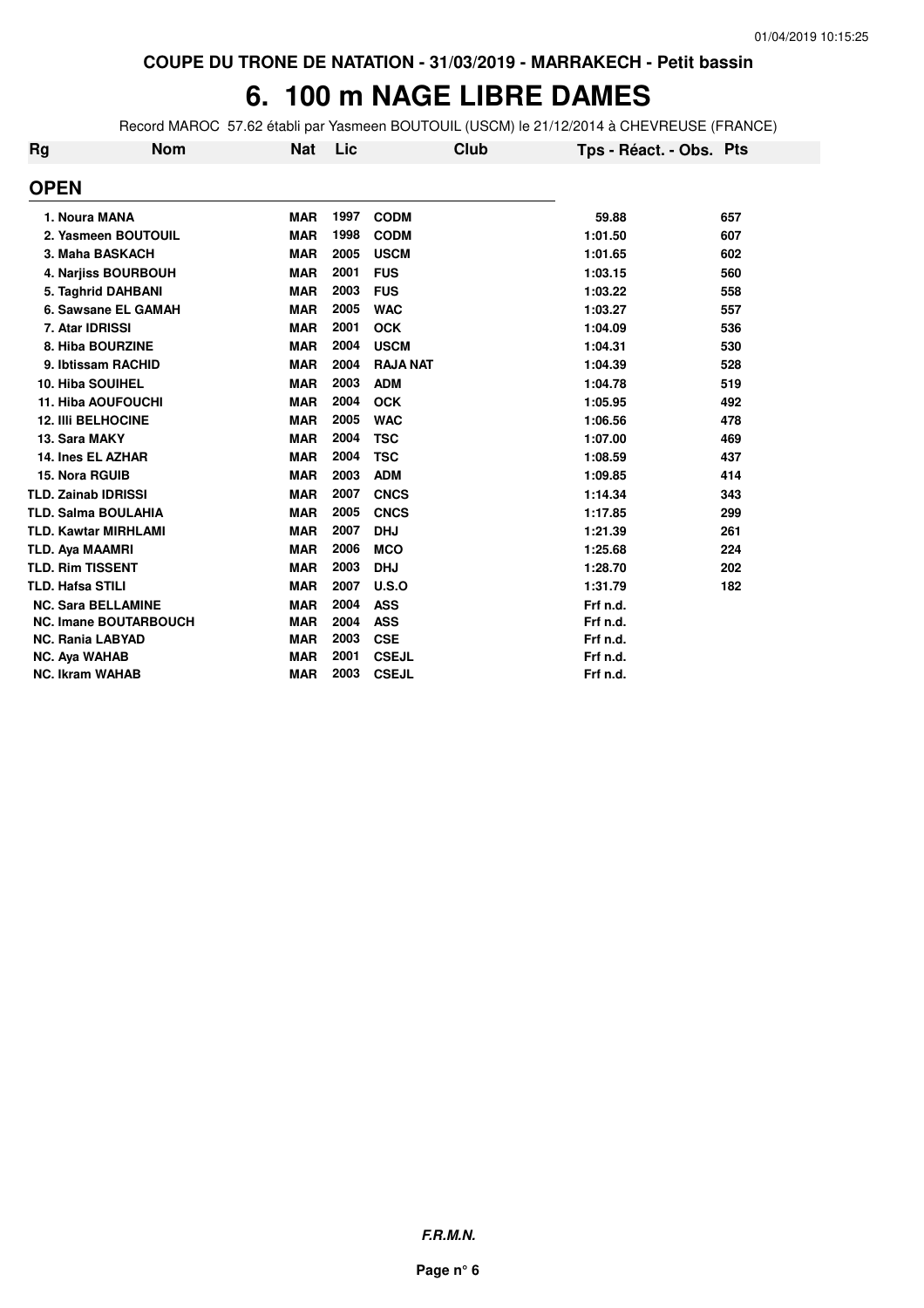# **7. 200 m 4 NAGES MESSIEURS**

Record MAROC 2:03.59 établi par Morad BERRADA (WAC) le 04/12/2011 à ANGERS (FRANCE)

| Rg | <b>Nom</b>                       | <b>Nat</b> | Lic  | Club            | Tps - Réact. - Obs. Pts |     |
|----|----------------------------------|------------|------|-----------------|-------------------------|-----|
|    | <b>OPEN</b>                      |            |      |                 |                         |     |
|    | 1. Samy BOUTOUIL                 | <b>MAR</b> | 2000 | <b>CODM</b>     | 2:07.54                 | 720 |
|    | 2. Youssef HEMRI                 | <b>MAR</b> | 2001 | <b>FUS</b>      | 2:07.58                 | 720 |
|    | 3. Abdeljabbar REGRAGUI          | <b>MAR</b> | 2001 | <b>CODM</b>     | 2:13.27                 | 631 |
|    | 4. Hicham TIJARI                 | <b>MAR</b> | 1998 | <b>FUS</b>      | 2:18.81                 | 559 |
|    | 5. Idriss AZHAR                  | <b>MAR</b> | 2003 | <b>RAJA NAT</b> | 2:20.31                 | 541 |
|    | 6. Ayman EL MECHRAFI             | <b>MAR</b> | 2002 | <b>USCM</b>     | 2:20.57                 | 538 |
|    | 7. Azzedine EL BADRE             | <b>MAR</b> | 2003 | <b>CSE</b>      | 2:21.29                 | 530 |
|    | 8. Adam ZIANE                    | <b>MAR</b> | 2002 | <b>WAC</b>      | 2:25.51                 | 485 |
|    | 9. Yasser AYANE                  | <b>MAR</b> | 2001 | <b>CSE</b>      | 2:26.11                 | 479 |
|    | 10. Omar FILALI                  | <b>MAR</b> | 2001 | <b>USF</b>      | 2:27.07                 | 470 |
|    | <b>11. Ilias EDDARI</b>          | <b>MAR</b> | 2004 | <b>RAJA NAT</b> | 2:29.12                 | 451 |
|    | <b>12. Mohammed MOUISSE</b>      | <b>MAR</b> | 2004 | <b>USF</b>      | 2:29.68                 | 446 |
|    | 13. Walid RHZAL                  | <b>MAR</b> | 2003 | <b>UNO</b>      | 2:32.33                 | 423 |
|    | <b>14. Wail DAIBOUN</b>          | <b>MAR</b> | 2002 | <b>ACK</b>      | 2:35.05                 | 401 |
|    | <b>15. Mohamed Badr OUAMMOU</b>  | <b>MAR</b> | 2004 | <b>WAC</b>      | 2:35.20                 | 400 |
|    | <b>16. Mohamed Adam NOURDINE</b> | <b>MAR</b> | 2005 | <b>OCK</b>      | 2:37.98                 | 379 |
|    | 17. Hatim CHEHIBA                | <b>MAR</b> | 2005 | <b>OCK</b>      | 2:38.87                 | 373 |
|    | <b>TLD. Saad BOUKIOUD</b>        | <b>MAR</b> | 2004 | <b>CNCS</b>     | 2:41.62                 | 354 |
|    | <b>TLD. Yassine HASSOUNE</b>     | <b>MAR</b> | 2004 | <b>CNCS</b>     | 2:42.31                 | 349 |
|    | <b>TLD. IIyas LARABI</b>         | <b>MAR</b> | 2004 | <b>TSC</b>      | 2:45.18                 | 331 |
|    | <b>TLD. Omar KHERCHOUCH</b>      | <b>MAR</b> | 2003 | U.S.O           | 2:51.40                 | 297 |
|    | <b>TLD. Aymane MESLOUH</b>       | <b>MAR</b> | 2002 | <b>ADM</b>      | 2:58.45                 | 263 |
|    | <b>TLD. Ahmed BENAZZOUZ</b>      | <b>MAR</b> | 2006 | <b>OCS</b>      | 2:58.54                 | 262 |
|    | <b>TLD. Fadi ZOUGGARI</b>        | <b>MAR</b> | 2007 | <b>DHJ</b>      | 2:59.37                 | 259 |
|    | <b>TLD. Houssam BENRBIB</b>      | <b>MAR</b> | 2006 | <b>OCS</b>      | 3:02.49                 | 246 |
|    | <b>TLD. Omar AMRI</b>            | <b>MAR</b> | 2007 | <b>ASAMIN</b>   | 3:03.23                 | 243 |
|    | <b>TLD. Adil NOUIRA</b>          | <b>MAR</b> | 2004 | <b>KAC</b>      | 3:11.68                 | 212 |
|    | <b>TLD. Achraf AKIL</b>          | <b>MAR</b> | 2006 | <b>CSEJL</b>    | 3:24.49                 | 174 |
|    | TLD. Zakaria ELKHATIBI           | <b>MAR</b> | 2007 | <b>DHJ</b>      | 3:35.17                 | 150 |
|    | <b>NC. Hamza BENHLIMA</b>        | <b>MAR</b> | 2004 | <b>USCM</b>     | Frf n.d.                |     |
|    | <b>NC. Soulaymane MOUJI</b>      | <b>MAR</b> | 2004 | <b>ADM</b>      | Dsq VI                  | 0   |
|    | <b>NC. Mohamed RASSI</b>         | <b>MAR</b> | 2002 | <b>UNO</b>      | Dsq VI                  | 0   |
|    | <b>NC. Ibrahim AIT ZOULET</b>    | <b>MAR</b> | 2006 | <b>CSEJL</b>    | Dsq VI                  | 0   |
|    | <b>NC. Akram AYOUCHI</b>         | <b>MAR</b> | 2004 | <b>TSC</b>      | Dsq Nl                  | 0   |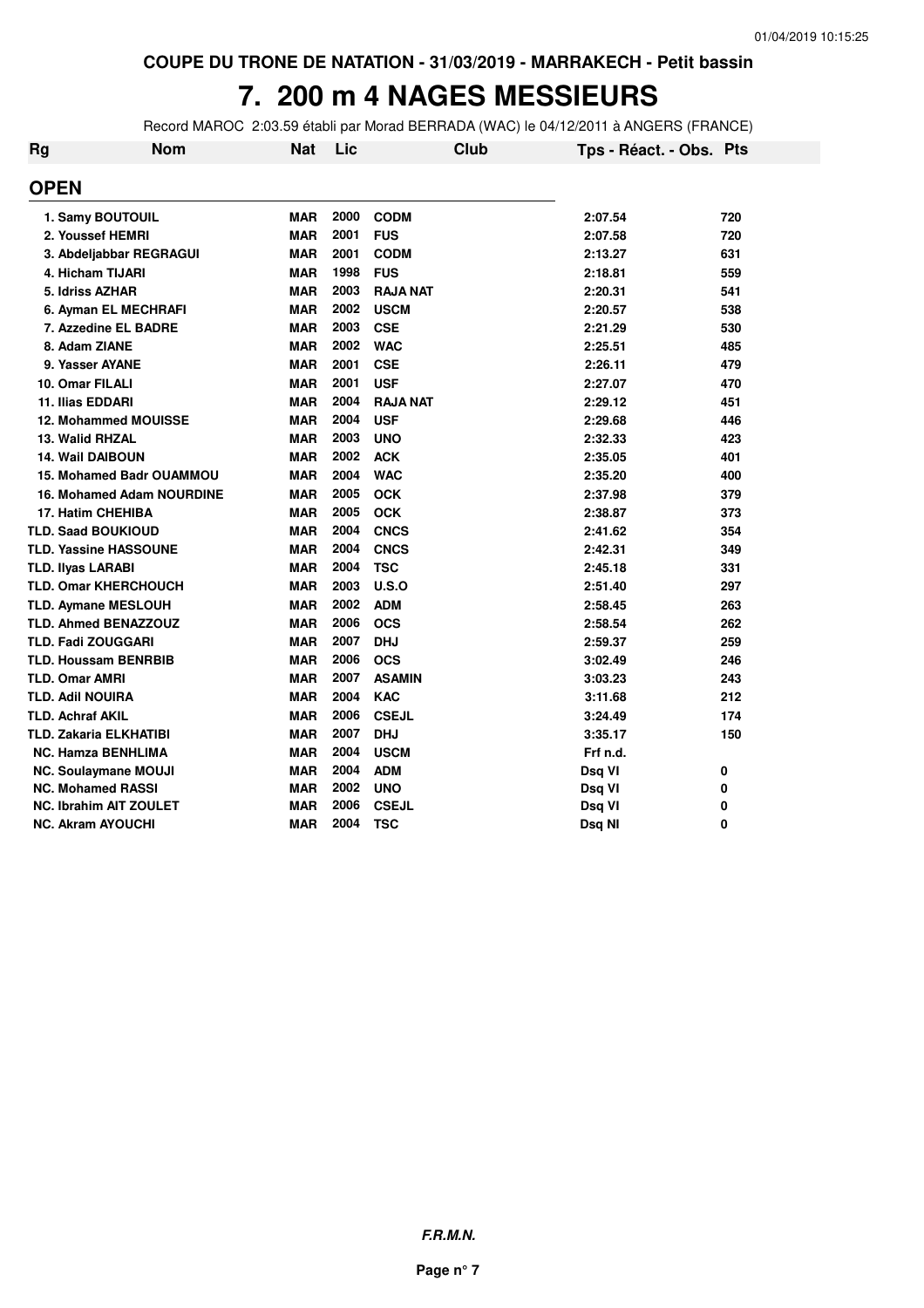### 8. 100 m DOS DAMES

Record MAROC 1:02.84 établi par Hiba FAHSI (OCK) le 30/12/2017 à MARRAKECH

| <b>Rg</b> | <b>Nom</b>                       | Nat        | Lic  | <b>Club</b>     | Tps - Réact. - Obs. Pts |     |
|-----------|----------------------------------|------------|------|-----------------|-------------------------|-----|
|           | <b>OPEN</b>                      |            |      |                 |                         |     |
|           | 1. Kenza ZERAIDI                 | <b>MAR</b> | 2002 | <b>CODM</b>     | 1:08.75                 | 604 |
|           | 2. Yasmeen BOUTOUIL              | <b>MAR</b> | 1998 | <b>CODM</b>     | 1:09.05                 | 596 |
|           | 3. Nissrine BOURBOUH             | <b>MAR</b> | 2001 | <b>FUS</b>      | 1:09.88                 | 575 |
|           | <b>3. Hiba CHOUAIBI</b>          | <b>MAR</b> | 2004 | <b>USCM</b>     | 1:09.88                 | 575 |
|           | 5. Mariam SELLAFI                | <b>MAR</b> | 2002 | <b>OCK</b>      | 1:10.83                 | 552 |
|           | 6. Jennate RIMI                  | <b>MAR</b> | 2005 | <b>FUS</b>      | 1:11.05                 | 547 |
|           | 7. Oumnia SEBBATA                | <b>MAR</b> | 2005 | <b>USCM</b>     | 1:11.11                 | 546 |
|           | 8. Ibtissam RACHID               | <b>MAR</b> | 2004 | <b>RAJA NAT</b> | 1:14.69                 | 471 |
|           | 9. Atar IDRISSI                  | <b>MAR</b> | 2001 | <b>OCK</b>      | 1:15.79                 | 451 |
|           | <b>10. Nisrine FIRAS</b>         | <b>MAR</b> | 2004 | <b>WAC</b>      | 1:16.50                 | 438 |
|           | 11. Aya RIFAI                    | <b>MAR</b> | 2007 | <b>ASAMIN</b>   | 1:18.56                 | 405 |
|           | 12. Hafssa AMMOUMOU              | <b>MAR</b> | 2003 | <b>ADM</b>      | 1:19.46                 | 391 |
|           | 13. Aya TABET                    | <b>MAR</b> | 2007 | <b>MCO</b>      | 1:20.91                 | 370 |
|           | 14. Hajar LAHLAISSI              | <b>MAR</b> | 2007 | <b>TSC</b>      | 1:23.94                 | 332 |
|           | <b>TLD. Meryem ABOUTNI</b>       | <b>MAR</b> | 2007 | <b>MCO</b>      | 1:25.04                 | 319 |
|           | <b>TLD. Aalia BOUOUFOUSSE</b>    | <b>MAR</b> | 2004 | <b>JIHA</b>     | 1:25.76                 | 311 |
|           | TLD. Lyna TIKKI                  | <b>MAR</b> | 2006 | <b>ASS</b>      | 1:25.85                 | 310 |
|           | <b>TLD. Yassmine LABYAD</b>      | <b>MAR</b> | 2005 | <b>CSE</b>      | 1:27.21                 | 296 |
|           | <b>TLD. Hibat Allah DOUADA</b>   | <b>MAR</b> | 2002 | <b>KACM</b>     | 1:27.31                 | 295 |
|           | <b>TLD. Kaoutar HOSNI</b>        | <b>MAR</b> | 2006 | <b>ACK</b>      | 1:27.89                 | 289 |
|           | <b>TLD. Israa LAHLAISSI</b>      | <b>MAR</b> | 2006 | <b>TSC</b>      | 1:29.68                 | 272 |
|           | <b>TLD. Fatima Zahra YOUNES</b>  | <b>MAR</b> | 2007 | U.S.O           | 1:29.84                 | 270 |
|           | <b>TLD. Manal LAASKRI</b>        | <b>MAR</b> | 2004 | <b>KAC</b>      | 1:33.96                 | 236 |
|           | <b>TLD. Hafsa STILI</b>          | <b>MAR</b> | 2007 | U.S.O           | 1:41.62                 | 187 |
|           | <b>TLD. Zineb DRIOUACHE</b>      | <b>MAR</b> | 2000 | <b>CMND</b>     | 1:42.34                 | 183 |
|           | <b>TLD. Amina DRIOUACHE</b>      | <b>MAR</b> | 2002 | <b>CMND</b>     | 1:48.90                 | 152 |
|           | <b>NC. Rima BADOUI</b>           | <b>MAR</b> | 2004 | <b>ASS</b>      | Frf n.d.                |     |
|           | <b>NC. Aya WAHAB</b>             | <b>MAR</b> | 2001 | <b>CSEJL</b>    | Frf n.d.                |     |
|           | <b>NC. Mouna Yassmina MASAIF</b> | <b>MAR</b> | 2005 | <b>ACK</b>      | Dsq VI                  | 0   |
|           | <b>NC. Ghita GHETREFF</b>        | <b>MAR</b> | 2006 | <b>ADM</b>      | Dsq VI                  | 0   |
|           | <b>NC. Wiam SAOUI</b>            | <b>MAR</b> | 2006 | <b>ASAMIN</b>   | Dsq VI                  | 0   |
|           | <b>NC. Rihab ZARGANI</b>         | <b>MAR</b> | 2006 | <b>CNCS</b>     | Dsq VI                  | 0   |
|           | <b>NC. Ranya DOUK</b>            | <b>MAR</b> | 2003 | <b>DHJ</b>      | Dsq VI                  | 0   |
|           | <b>NC. Hiba MAKBOULI</b>         | <b>MAR</b> | 2007 | <b>DHJ</b>      | Dsq VI                  | 0   |
|           | <b>NC. Sundus ALHAMAD</b>        | <b>MAR</b> | 2007 | <b>KAC</b>      | Dsq VI                  | 0   |
|           | <b>NC. Ghita TABATI</b>          | <b>MAR</b> | 2004 | <b>WAC</b>      | Dsq VI                  | 0   |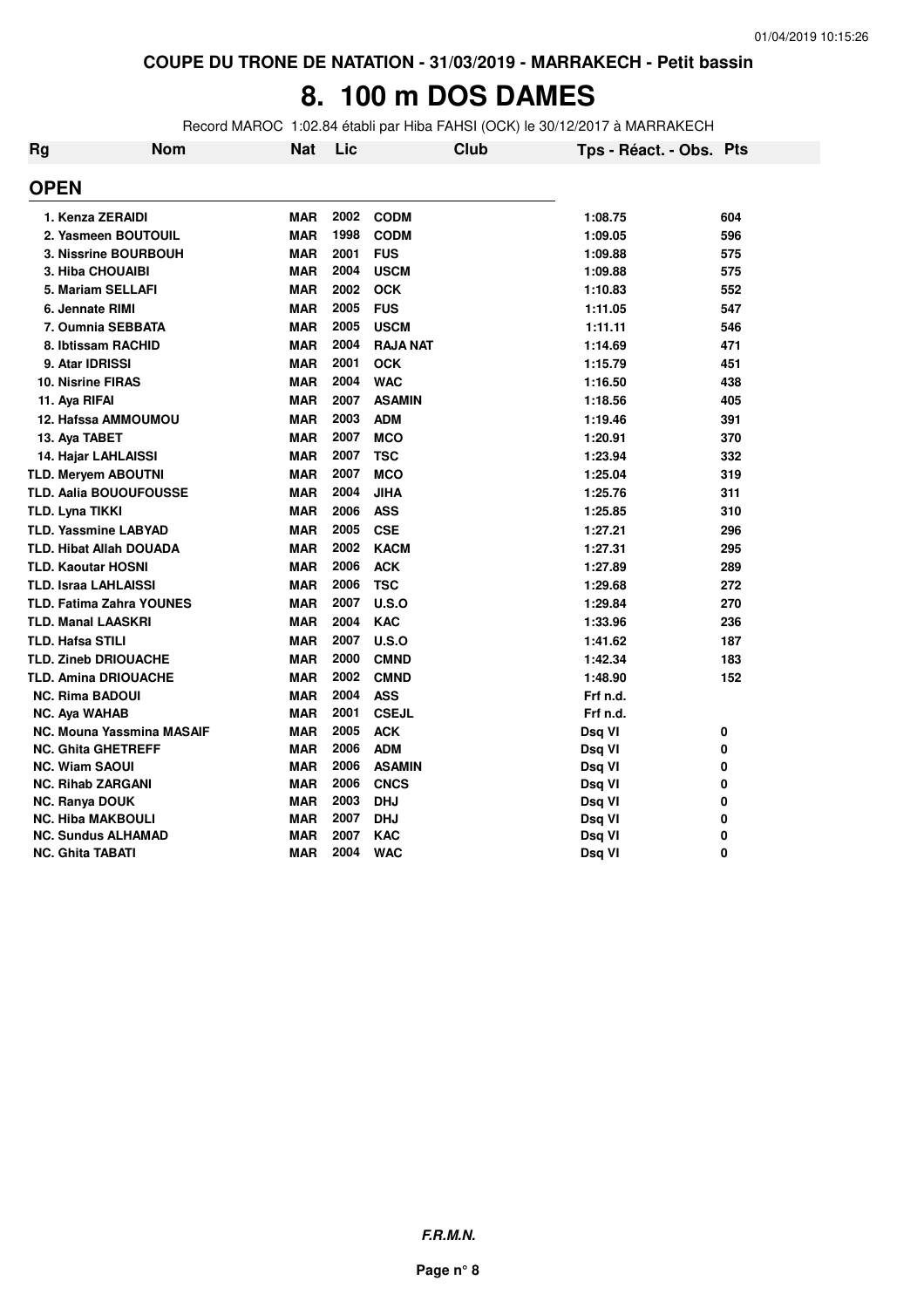# **9. 200 m BRASSE MESSIEURS**

Record MAROC 2:19.67 établi par Ahmed Reda ENNAIM (CODM) le 09/04/2015 à MEKNES

| <b>Rg</b> | <b>Nom</b>                        | <b>Nat</b> | Lic  | <b>Club</b>     | Tps - Réact. - Obs. Pts |     |
|-----------|-----------------------------------|------------|------|-----------------|-------------------------|-----|
|           | <b>OPEN</b>                       |            |      |                 |                         |     |
|           | 1. Adam CHAJID                    | <b>MAR</b> | 2001 | <b>WAC</b>      | 2:23.77                 | 689 |
|           | 2. Ahmed Reda ENNAIM              | <b>MAR</b> | 1996 | <b>CODM</b>     | 2:24.98                 | 672 |
|           | 3. Ahmed BENNANI                  | <b>MAR</b> | 2001 | <b>FUS</b>      | 2:31.08                 | 594 |
|           | 4. Abdeljabbar REGRAGUI           | <b>MAR</b> | 2001 | <b>CODM</b>     | 2:34.25                 | 558 |
|           | 5. Ayman EL MECHRAFI              | <b>MAR</b> | 2002 | <b>USCM</b>     | 2:34.43                 | 556 |
|           | 6. Mohamed Yassine BENSALEH       | <b>MAR</b> | 2002 | <b>FUS</b>      | 2:34.58                 | 554 |
|           | 7. Abdelkrim ESSABIHI EDDAFALI    | <b>MAR</b> | 1999 | <b>ADM</b>      | 2:35.50                 | 544 |
|           | 8. Anas OUGOUIS                   | <b>MAR</b> | 2001 | <b>OCK</b>      | 2:36.82                 | 531 |
|           | 9. Hamza BENNOUNA                 | <b>MAR</b> | 2000 | <b>USF</b>      | 2:38.39                 | 515 |
|           | <b>10. Mohamed Amine CHANNANI</b> | <b>MAR</b> | 2002 | <b>CSE</b>      | 2:39.14                 | 508 |
|           | 11. Marouane RAJI                 | <b>MAR</b> | 2000 | <b>USCM</b>     | 2:41.72                 | 484 |
|           | <b>12. Ismail DEQQAOUI</b>        | <b>MAR</b> | 2005 | <b>USF</b>      | 2:45.84                 | 449 |
|           | 13. Mehdi BOUFEDENE               | <b>MAR</b> | 2000 | <b>ASS</b>      | 2:46.81                 | 441 |
|           | 14. Lahbib BELKAZ                 | <b>MAR</b> | 1996 | <b>CSN</b>      | 2:47.84                 | 433 |
|           | <b>TLD. Mouad BENGUIRA</b>        | <b>MAR</b> | 2006 | <b>KACM</b>     | 3:01.38                 | 343 |
|           | <b>TLD. Achraf BENRBIB</b>        | <b>MAR</b> | 2003 | <b>OCS</b>      | 3:01.79                 | 341 |
|           | <b>TLD. Anass BOUABDELLAOUI</b>   | <b>MAR</b> | 2004 | <b>MCO</b>      | 3:02.17                 | 338 |
|           | <b>TLD. Omar KHERCHOUCH</b>       | <b>MAR</b> | 2003 | U.S.O           | 3:04.43                 | 326 |
|           | <b>TLD. Ahmed Yassine SAIDI</b>   | <b>MAR</b> | 2004 | <b>UNO</b>      | 3:05.19                 | 322 |
|           | <b>TLD. Othmane BEKKAL</b>        | <b>MAR</b> | 2004 | <b>MCO EN</b>   | 3:05.34                 | 321 |
|           | <b>TLD. Abdellatif HIMMECH</b>    | <b>MAR</b> | 2004 | <b>TSC</b>      | 3:06.00                 | 318 |
|           | <b>TLD. Nasrallah BELHADRI</b>    | <b>MAR</b> | 2006 | <b>UNO</b>      | 3:19.53                 | 257 |
|           | <b>TLD. Rayane M'GHARI</b>        | <b>MAR</b> | 2007 | <b>DHJ</b>      | 3:25.19                 | 237 |
|           | <b>TLD. Mohammed REGRAGUI</b>     | <b>MAR</b> | 2005 | <b>CSEJL</b>    | 3:28.67                 | 225 |
|           | TLD. Mehdi CHERGUI MOUANE         | <b>MAR</b> | 2005 | <b>ASNS</b>     | 3:31.80                 | 215 |
|           | <b>TLD. Adam SAMMANI</b>          | <b>MAR</b> | 2006 | <b>CSE</b>      | 3:44.71                 | 180 |
|           | TLD. Yahya ELKHATIBI              | <b>MAR</b> | 2006 | <b>DHJ</b>      | 4:08.73                 | 133 |
|           | <b>NC. Ghali IRAQUI HOUSSEINI</b> | <b>MAR</b> | 2003 | <b>RAJA NAT</b> | Frf exc.                |     |
|           | <b>NC. Saif Eddine CHOUAIBI</b>   | <b>MAR</b> | 2006 | <b>ADM</b>      | <b>Abandon</b>          | 0   |
|           | <b>NC. Adam KHALLAD</b>           | <b>MAR</b> | 2004 | <b>TSC</b>      | Dsq FD                  | 0   |
|           | <b>NC. Moncef BEN EL HADJ</b>     | <b>MAR</b> | 2004 | <b>ACK</b>      | Dsq VI                  | 0   |
|           | <b>NC. Zakaria HIBAOUI</b>        | <b>MAR</b> | 2004 | <b>ACK</b>      | Dsq VI                  | 0   |
|           | <b>NC. Yasser BENHIDA</b>         | <b>MAR</b> | 2005 | <b>ASAMIN</b>   | Dsq VI                  | 0   |
|           | <b>NC. Abdelouahab BENHIDA</b>    | <b>MAR</b> | 2007 | ASAMIN          | Dsq VI                  | 0   |
|           | <b>NC. Mehdi EL MANSAR</b>        | <b>MAR</b> | 2004 | <b>RAJA NAT</b> | Dsq VI                  | 0   |
|           | NC. Abdelilah NAJAH               | <b>MAR</b> | 2007 | U.S.O           | Dsq VI                  | 0   |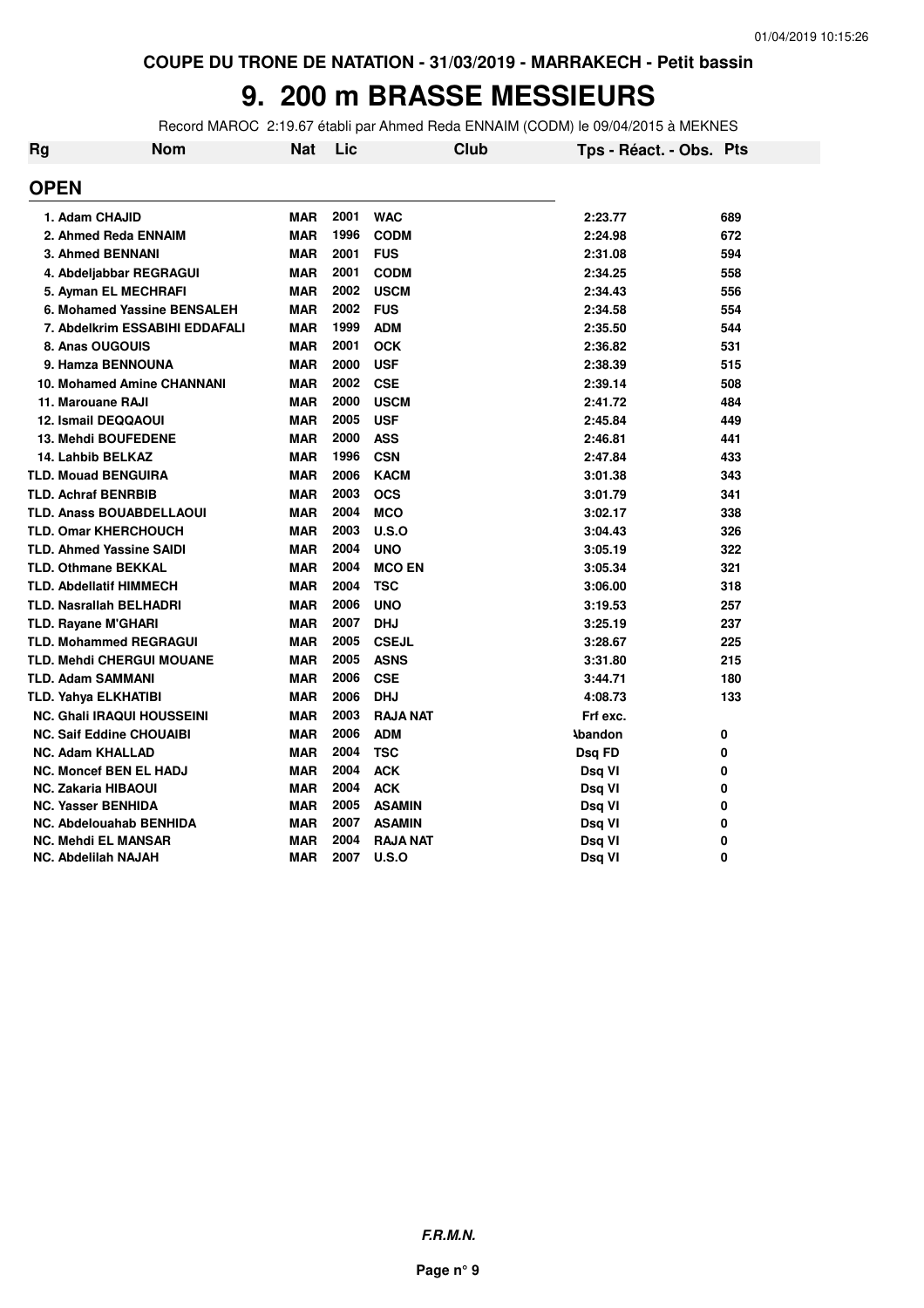# **10. 4 x 100 m NAGE LIBRE DAMES**

Record MAROC 4:05.50 établi par OCK le 27/01/2018 à MEKNES

| <b>Rg</b> | <b>Nom</b>                | Nat        | Lic  | <b>Club</b>     | Tps - Réact. - Obs. Pts |     |
|-----------|---------------------------|------------|------|-----------------|-------------------------|-----|
|           | <b>OPEN</b>               |            |      |                 |                         |     |
|           | 1. Maha BASKACH           | <b>MAR</b> | 2005 | <b>USCM</b>     | 4:14.96                 | 566 |
|           | <b>Lina DANNA</b>         | <b>MAR</b> | 2005 | <b>USCM</b>     |                         | 566 |
|           | <b>Hiba CHOUAIBI</b>      | <b>MAR</b> | 2004 | <b>USCM</b>     |                         | 566 |
|           | <b>Hiba BOURZINE</b>      | <b>MAR</b> | 2004 | <b>USCM</b>     |                         | 566 |
|           | 2. Ayat Allah EL ANOUAR   | <b>MAR</b> | 2002 | <b>FUS</b>      | 4:20.63                 | 530 |
|           | <b>Yasmine NADIR</b>      | <b>MAR</b> | 2003 | <b>FUS</b>      |                         | 530 |
|           | <b>Malak BOUSSOUF</b>     | <b>MAR</b> | 2004 | <b>FUS</b>      |                         | 530 |
|           | <b>Nissrine BOURBOUH</b>  | <b>MAR</b> | 2001 | <b>FUS</b>      |                         | 530 |
|           | 3. Hind DOUHA             | <b>MAR</b> | 2005 | <b>RAJA NAT</b> | 4:26.04                 | 498 |
|           | Aya ICHOU                 | <b>MAR</b> | 2004 | <b>RAJA NAT</b> |                         | 498 |
|           | Nada JALAL                | <b>MAR</b> | 2004 | <b>RAJA NAT</b> |                         | 498 |
|           | <b>Ibtissam RACHID</b>    | <b>MAR</b> | 2004 | <b>RAJA NAT</b> |                         | 498 |
|           | 4. Rim RAHALI             | <b>MAR</b> | 2005 | <b>CODM</b>     | 4:26.44                 | 496 |
|           | <b>Hajar SABER</b>        | <b>MAR</b> | 2003 | <b>CODM</b>     |                         | 496 |
|           | <b>Nada DJEBLI</b>        | <b>MAR</b> | 2005 | <b>CODM</b>     |                         | 496 |
|           | <b>Malak DARKAOUI</b>     | <b>MAR</b> | 2005 | <b>CODM</b>     |                         | 496 |
|           | 5. Nora RGUIB             | <b>MAR</b> | 2003 | <b>ADM</b>      | 4:46.42                 | 399 |
|           | <b>Keltoum GOURRAM</b>    | <b>MAR</b> | 2003 | <b>ADM</b>      |                         | 399 |
|           | <b>Ghita GHETREFF</b>     | <b>MAR</b> | 2006 | <b>ADM</b>      |                         | 399 |
|           | <b>Malak MESLOUH</b>      | <b>MAR</b> | 2006 | <b>ADM</b>      |                         | 399 |
|           | 6. Maria NAMLY            | <b>MAR</b> | 2005 | <b>WAC</b>      | 4:50.45                 | 383 |
|           | <b>Rim KARIMI</b>         | <b>MAR</b> | 2007 | <b>WAC</b>      |                         | 383 |
|           | <b>Ghita TABATI</b>       | <b>MAR</b> | 2004 | <b>WAC</b>      |                         | 383 |
|           | <b>Chahd MACHKOUR</b>     | <b>MAR</b> | 2004 | <b>WAC</b>      |                         | 383 |
|           | <b>NC. Rima BADOUI</b>    | <b>MAR</b> | 2004 | <b>ASS</b>      | Frf n.d.                |     |
|           | <b>Sara BELLAMINE</b>     | <b>MAR</b> | 2004 | <b>ASS</b>      |                         |     |
|           | <b>Imane BOUTARBOUCH</b>  | <b>MAR</b> | 2004 | <b>ASS</b>      |                         |     |
|           | <b>Hiba ELHARRAK</b>      | <b>MAR</b> | 2002 | <b>ASS</b>      |                         |     |
|           | <b>NC. Hiba AOUFOUCHI</b> | <b>MAR</b> | 2004 | <b>OCK</b>      | Frf n.d.                |     |
|           | <b>Kaoutar KHALED</b>     | <b>MAR</b> | 2001 | <b>OCK</b>      |                         |     |
|           | <b>Mariam LAMGHARI</b>    | <b>MAR</b> | 2000 | <b>OCK</b>      |                         |     |
|           | <b>Wissal NAFR</b>        | <b>MAR</b> | 2000 | <b>OCK</b>      |                         |     |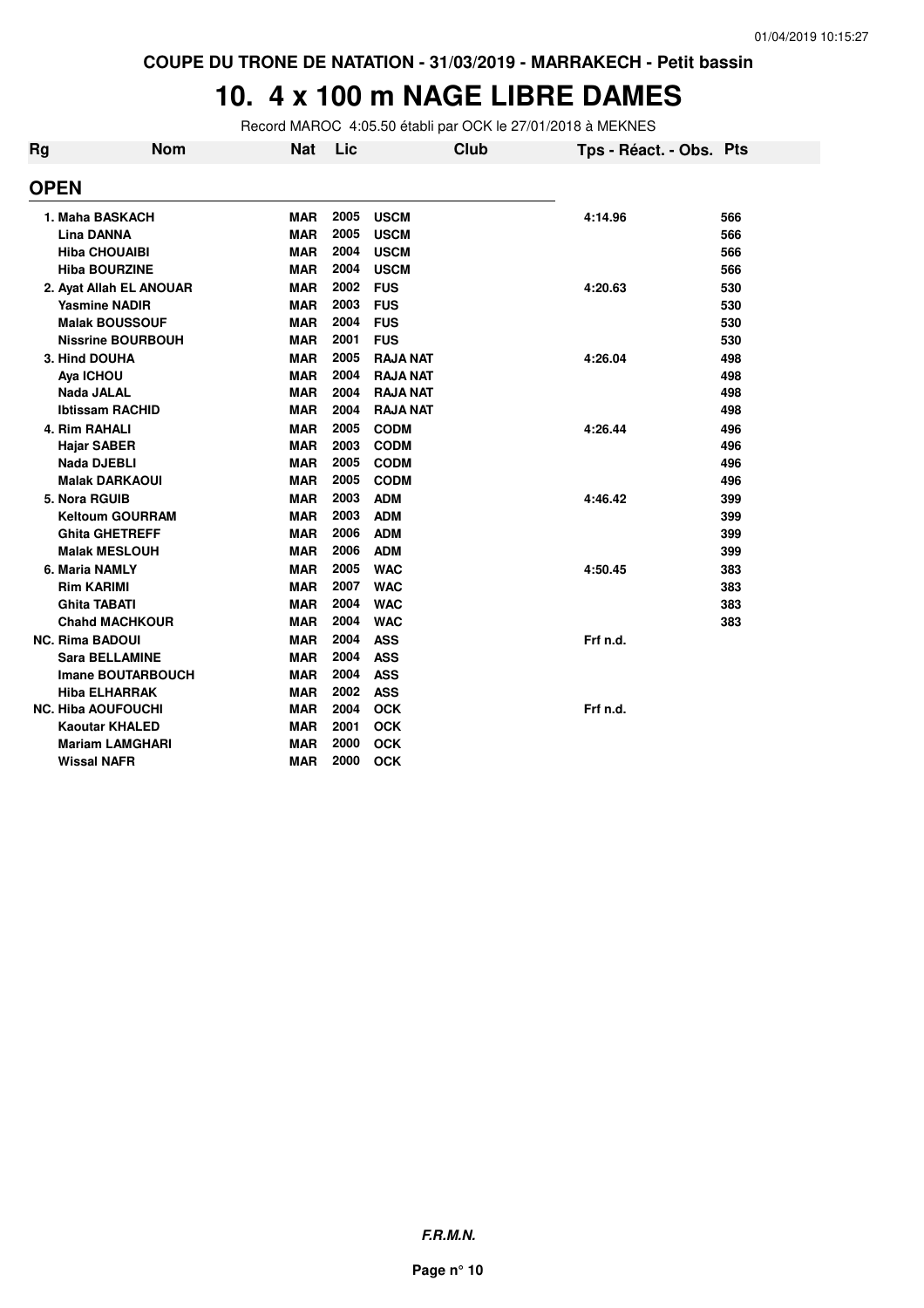#### **11. 4 x 100 m NAGE LIBRE MESSIEURS**

Record MAROC 3:24.52 établi par CODM le 27/01/2018 à MEKNES

| Rg | <b>Nom</b>                                      | <b>Nat</b>               | Lic          | <b>Club</b>                          | Tps - Réact. - Obs. Pts |            |
|----|-------------------------------------------------|--------------------------|--------------|--------------------------------------|-------------------------|------------|
|    | <b>OPEN</b>                                     |                          |              |                                      |                         |            |
|    | 1. Yasser BENCHEBBA                             | <b>MAR</b>               | 2004         | <b>FUS</b>                           | 3:38.12                 | 642        |
|    | <b>Hassan ZEDDOUK</b>                           | <b>MAR</b>               | 1997         | <b>FUS</b>                           |                         | 642        |
|    | <b>Med Yassine BOUKHARI</b>                     | <b>MAR</b>               | 2001         | <b>FUS</b>                           |                         | 642        |
|    | Ali HEMRI                                       | <b>MAR</b>               | 2001         | <b>FUS</b>                           |                         | 642        |
|    | 2. Salim FRIKECH                                | <b>MAR</b>               | 2004         | <b>CODM</b>                          | 3:44.18                 | 592        |
|    | <b>Monssif Hamza TIJARI</b>                     | <b>MAR</b>               | 2002         | <b>CODM</b>                          |                         | 592        |
|    | <b>Adam SEDDOUK</b>                             | <b>MAR</b>               | 2003         | <b>CODM</b>                          |                         | 592        |
|    | Abdeljabbar REGRAGUI                            | <b>MAR</b>               | 2001         | <b>CODM</b>                          |                         | 592        |
|    | 3. Idriss AZHAR                                 | <b>MAR</b>               | 2003         | <b>RAJA NAT</b>                      | 3:55.45                 | 511        |
|    | Ilias EDDARI                                    | <b>MAR</b>               | 2004         | <b>RAJA NAT</b>                      |                         | 511        |
|    | Almehdi EL BOUHTOURI                            | <b>MAR</b>               | 1995<br>1993 | <b>RAJA NAT</b>                      |                         | 511        |
|    | Zouhair EL KHALFI<br>4. Abdellah KHARKHACH      | <b>MAR</b><br><b>MAR</b> | 2001         | <b>RAJA NAT</b><br><b>USF</b>        |                         | 511        |
|    | <b>Mohammed MOUISSE</b>                         | <b>MAR</b>               | 2004         | <b>USF</b>                           | 4:01.65                 | 472<br>472 |
|    | <b>Karim AMARTI</b>                             | <b>MAR</b>               | 1998         | <b>USF</b>                           |                         | 472        |
|    | <b>Hamza BENNOUNA</b>                           | <b>MAR</b>               | 2000         | <b>USF</b>                           |                         | 472        |
|    | 5. Anas QOUANANE                                | <b>MAR</b>               | 2003         | <b>OCK</b>                           | 4:05.22                 | 452        |
|    | Yahya MOUHIB                                    | <b>MAR</b>               | 2002         | <b>OCK</b>                           |                         | 452        |
|    | <b>Hatim CHEHIBA</b>                            | <b>MAR</b>               | 2005         | <b>OCK</b>                           |                         | 452        |
|    | <b>Mohamed Adam NOURDINE</b>                    | <b>MAR</b>               | 2005         | <b>OCK</b>                           |                         | 452        |
|    | 6. Adam ZIANE                                   | <b>MAR</b>               | 2002         | <b>WAC</b>                           | 4:09.71                 | 428        |
|    | <b>Mohamed MALKI</b>                            | <b>MAR</b>               | 2007         | <b>WAC</b>                           |                         | 428        |
|    | <b>Driss SNIKY</b>                              | <b>MAR</b>               | 1999         | <b>WAC</b>                           |                         | 428        |
|    | <b>Aymen TAJEDDINE</b>                          | <b>MAR</b>               | 2003         | <b>WAC</b>                           |                         | 428        |
|    | 7. El Mehdi LAANAYA                             | <b>MAR</b>               | 2003         | <b>TSC</b>                           | 4:10.83                 | 422        |
|    | <b>Younes LAALA</b>                             | <b>MAR</b>               | 2004<br>2002 | <b>TSC</b><br><b>TSC</b>             |                         | 422<br>422 |
|    | <b>Mohamed Reda MAMI</b><br><b>Ilyas LARABI</b> | <b>MAR</b><br><b>MAR</b> | 2004         | <b>TSC</b>                           |                         | 422        |
|    | 8. Adam BOURZINE                                | <b>MAR</b>               | 2005         | <b>USCM</b>                          | 4:17.29                 | 391        |
|    | <b>Anir SADIQUI</b>                             | <b>MAR</b>               | 2003         | <b>USCM</b>                          |                         | 391        |
|    | <b>Adam BELAFIA</b>                             | <b>MAR</b>               | 2002         | <b>USCM</b>                          |                         | 391        |
|    | <b>Med Saad EL HADI</b>                         | <b>MAR</b>               | 2000         | <b>USCM</b>                          |                         | 391        |
|    | 9. Hamza EZZAHER                                | <b>MAR</b>               | 1998         | <b>ADM</b>                           | 4:18.14                 | 387        |
|    | Soulaymane MOUJI                                | <b>MAR</b>               | 2004         | <b>ADM</b>                           |                         | 387        |
|    | <b>Saif Eddine CHOUAIBI</b>                     | <b>MAR</b>               | 2006         | <b>ADM</b>                           |                         | 387        |
|    | <b>Aymane MESLOUH</b>                           | <b>MAR</b>               | 2002         | <b>ADM</b>                           |                         | 387        |
|    | 10. Mohammed Amine CHETOUANE                    | <b>MAR</b>               | 2003         | <b>UNO</b>                           | 5:03.11                 | 239        |
|    | Nasrallah BELHADRI                              | MAR                      | 2006         | <b>UNO</b>                           |                         | 239        |
|    | <b>Mohamed Sami MIRI</b>                        | <b>MAR</b>               | 2007<br>2007 | <b>UNO</b>                           |                         | 239        |
|    | <b>Mehdi OUMOKHTAR</b><br>11. Achraf AKIL       | <b>MAR</b><br><b>MAR</b> | 2006         | <b>UNO</b><br><b>CSEJL</b>           | 5:10.81                 | 239<br>222 |
|    | <b>Mouhssine FALIH</b>                          | <b>MAR</b>               | 2005         | <b>CSEJL</b>                         |                         | 222        |
|    | <b>Souhail SLILI</b>                            | <b>MAR</b>               |              | 2004 CSEJL                           |                         | 222        |
|    | <b>Mohammed REGRAGUI</b>                        | <b>MAR</b>               | 2005         | <b>CSEJL</b>                         |                         | 222        |
|    | 12. Mohamed Ayoub AIT BENTALEB                  | <b>MAR</b>               | 2007         | <b>CKM</b>                           | 5:23.25                 | 197        |
|    | <b>Youssef FELLAHI</b>                          | <b>MAR</b>               | 2004         | <b>CKM</b>                           |                         | 197        |
|    | <b>Ismail BENHIBA</b>                           | MAR                      | 2003         | <b>CKM</b>                           |                         | 197        |
|    | <b>Abdelkodouss AIT ABDALLAH</b>                | <b>MAR</b>               | 2000         | <b>CKM</b>                           |                         | 197        |
|    | 13. Yahya ELKHATIBI                             | <b>MAR</b>               | 2006         | <b>DHJ</b>                           | 5:28.40                 | 188        |
|    | Zakaria ELKHATIBI                               | MAR                      | 2007         | <b>DHJ</b>                           |                         | 188        |
|    | Rayane M'GHARI                                  | <b>MAR</b>               | 2007         | <b>DHJ</b>                           |                         | 188        |
|    | <b>Ahmed Amine BELABBES</b>                     | MAR                      | 2006         | <b>DHJ</b>                           |                         | 188        |
|    | <b>14. Ayoub AICHOUCHE</b>                      | <b>MAR</b>               | 1999         | <b>OUM RABII</b>                     | 5:41.60                 | 167        |
|    | <b>Aissa MOURHAT</b>                            | <b>MAR</b><br><b>MAR</b> | 2000<br>2002 | <b>OUM RABII</b><br><b>OUM RABII</b> |                         | 167<br>167 |
|    | <b>Younesse AKIL</b><br><b>Nabil EL HILLALI</b> | <b>MAR</b>               | 2000         | <b>OUM RABII</b>                     |                         | 167        |
|    | <b>NC. Mouad BENGUIRA</b>                       | MAR                      |              | 2006 KACM                            | Frf n.d.                |            |
|    |                                                 |                          |              |                                      |                         |            |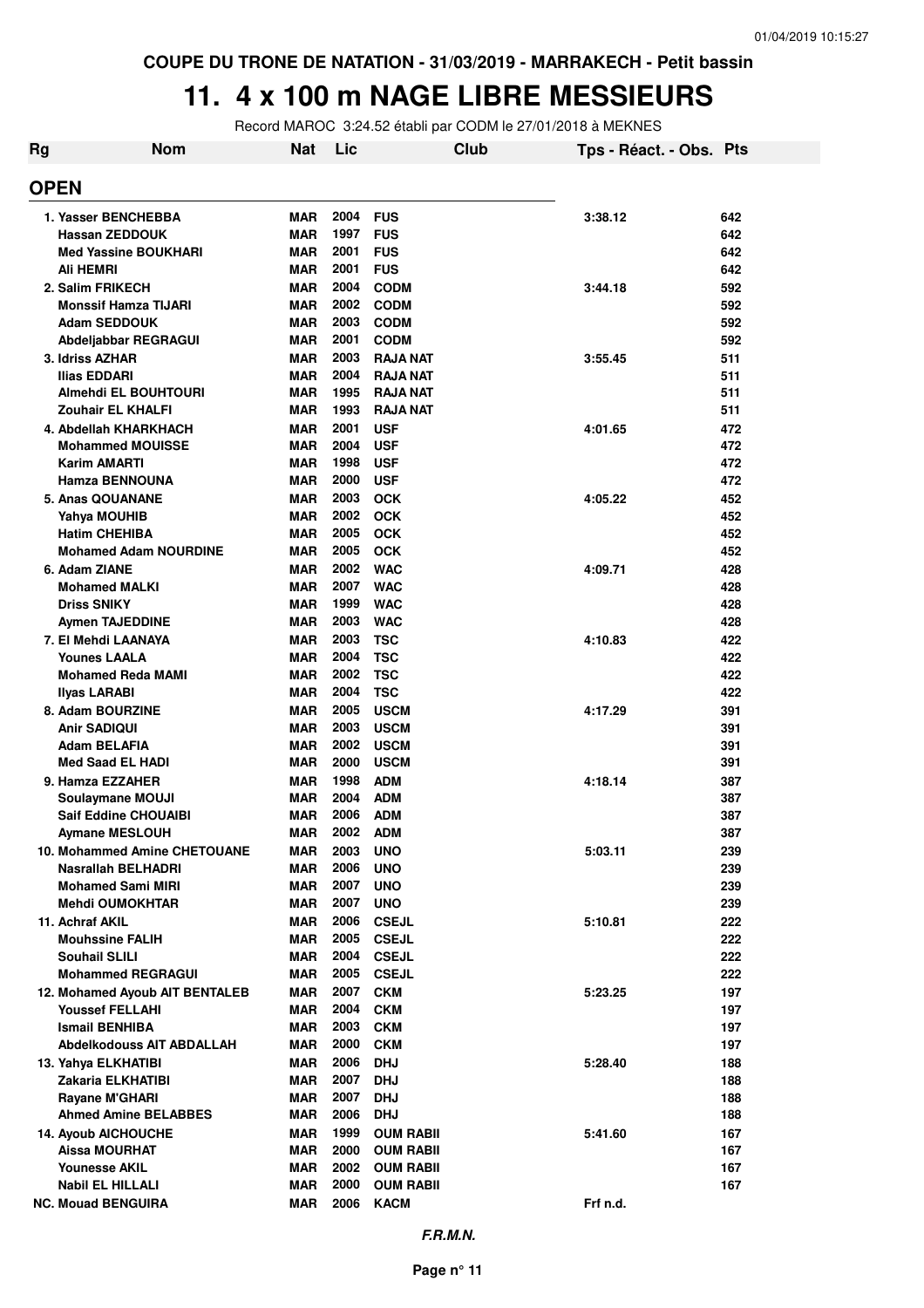#### **11. 4 x 100 m NAGE LIBRE MESSIEURS**

Record MAROC 3:24.52 établi par CODM le 27/01/2018 à MEKNES

| Rg                            | <b>Nom</b> | <b>Nat</b> | Lic  | Club      | Tps - Réact. - Obs. Pts |  |
|-------------------------------|------------|------------|------|-----------|-------------------------|--|
| <b>OPEN</b>                   |            |            |      |           |                         |  |
| <b>Fayçal FIDADI</b>          |            | <b>MAR</b> |      | 2003 KACM |                         |  |
| <b>Achraf LAKHDAR</b>         |            | <b>MAR</b> | 1998 | KACM      |                         |  |
| <b>Younes Taha NADIFIYINE</b> |            | <b>MAR</b> | 1995 | KACM      |                         |  |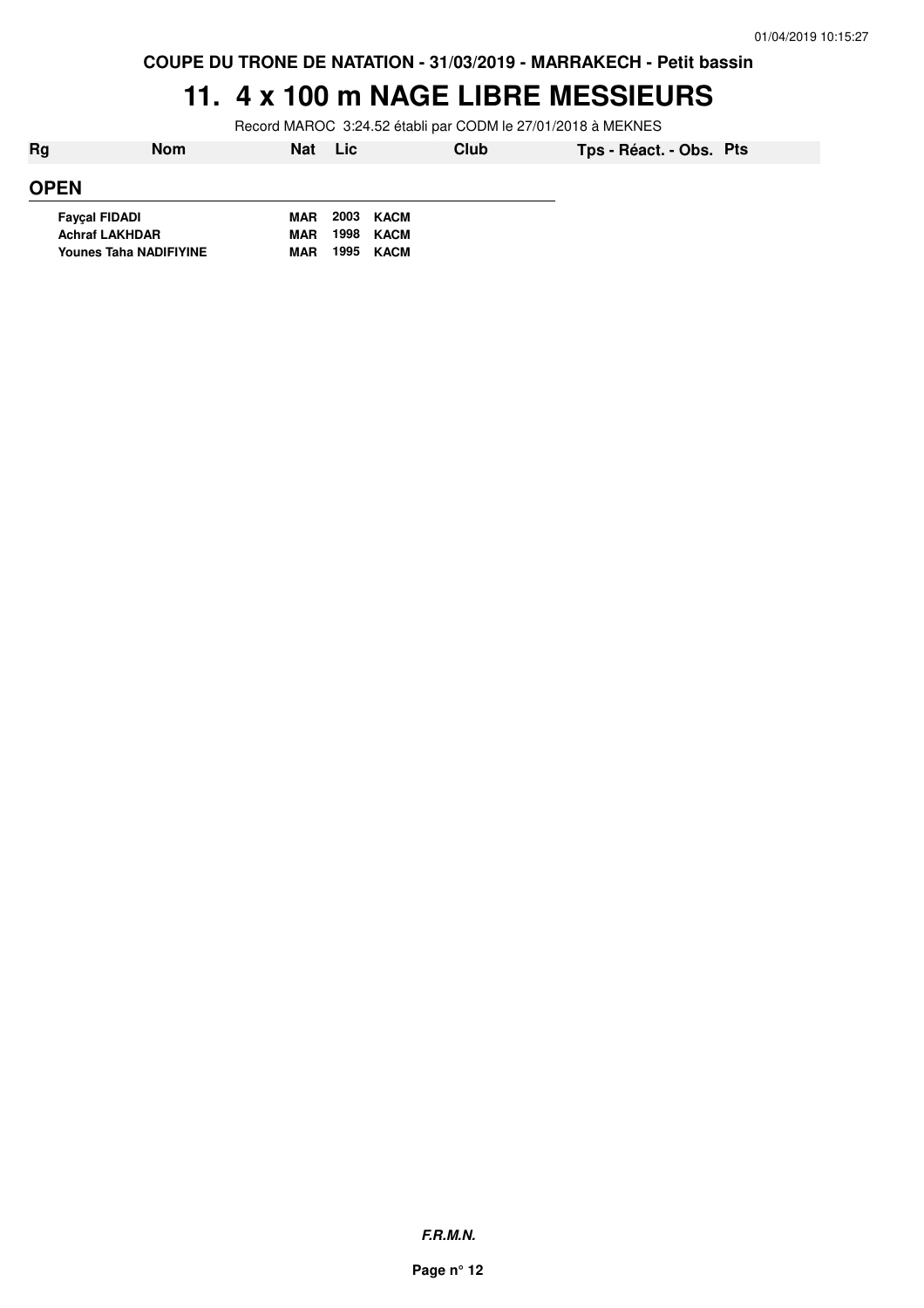# **12. 50 m NAGE LIBRE DAMES**

Record MAROC 26.55 établi par Noura MANA (TSC) le 02/07/2017 à RABAT

| Rg | <b>Nom</b>                      | Nat        | Lic  |                 | <b>Club</b> | Tps - Réact. - Obs. Pts |     |
|----|---------------------------------|------------|------|-----------------|-------------|-------------------------|-----|
|    | <b>OPEN</b>                     |            |      |                 |             |                         |     |
|    | 1. Noura MANA                   | <b>MAR</b> | 1997 | <b>CODM</b>     |             | 27.77                   | 624 |
|    | 2. Yasmeen BOUTOUIL             | <b>MAR</b> | 1998 | <b>CODM</b>     |             | 28.44                   | 581 |
|    | 3. Maha BASKACH                 | <b>MAR</b> | 2005 | <b>USCM</b>     |             | 29.06                   | 544 |
|    | 4. Taghrid DAHBANI              | <b>MAR</b> | 2003 | <b>FUS</b>      |             | 29.42                   | 525 |
|    | <b>5. Nissrine BOURBOUH</b>     | <b>MAR</b> | 2001 | <b>FUS</b>      |             | 29.43                   | 524 |
|    | 6. Mariam SELLAFI               | <b>MAR</b> | 2002 | <b>OCK</b>      |             | 29.55                   | 518 |
|    | 7. Atar IDRISSI                 | <b>MAR</b> | 2001 | <b>OCK</b>      |             | 29.61                   | 514 |
|    | 8. Hiba SOUIHEL                 | <b>MAR</b> | 2003 | <b>ADM</b>      |             | 29.70                   | 510 |
|    | 9. Hiba CHOUAIBI                | <b>MAR</b> | 2004 | <b>USCM</b>     |             | 29.83                   | 503 |
|    | 10. Salma EL YOUSFI             | <b>MAR</b> | 2002 | <b>ADM</b>      |             | 30.20                   | 485 |
|    | 11. Mouna Yassmina MASAIF       | <b>MAR</b> | 2005 | <b>ACK</b>      |             | 30.42                   | 474 |
|    | <b>12. IIII BELHOCINE</b>       | <b>MAR</b> | 2005 | <b>WAC</b>      |             | 30.68                   | 462 |
|    | 13. Rima EL BROUZI              | <b>MAR</b> | 2003 | <b>TSC</b>      |             | 30.72                   | 461 |
|    | <b>14. Salma REGRAGUI</b>       | <b>MAR</b> | 2002 | <b>USF</b>      |             | 30.96                   | 450 |
|    | <b>15. Yasmine YOUSRI</b>       | <b>MAR</b> | 2006 | <b>RAJA NAT</b> |             | 31.24                   | 438 |
|    | 16. Sara MAKY                   | <b>MAR</b> | 2004 | <b>TSC</b>      |             | 31.32                   | 435 |
|    | 17. Aya ICHOU                   | <b>MAR</b> | 2004 | <b>RAJA NAT</b> |             | 31.48                   | 428 |
|    | 18. Sara ZEKRITI                | <b>MAR</b> | 2004 | <b>JIHA</b>     |             | 32.17                   | 401 |
|    | 19. Meryem ABOUTNI              | <b>MAR</b> | 2007 | <b>MCO</b>      |             | 32.46                   | 390 |
|    | <b>TLD. Nada MOSSADDIK</b>      | MAR        | 2006 | <b>CNCS</b>     |             | 33.61                   | 352 |
|    | <b>TLD. Aalia BOUOUFOUSSE</b>   | <b>MAR</b> | 2004 | <b>JIHA</b>     |             | 33.63                   | 351 |
|    | <b>TLD. Rim SAMMANI</b>         | <b>MAR</b> | 2004 | <b>CSE</b>      |             | 34.07                   | 338 |
|    | <b>TLD. Yassmine LABYAD</b>     | <b>MAR</b> | 2005 | <b>CSE</b>      |             | 34.20                   | 334 |
|    | <b>TLD. Zineb DRIOUACHE</b>     | <b>MAR</b> | 2000 | <b>CMND</b>     |             | 35.26                   | 304 |
|    | <b>TLD. Jannat ADLI</b>         | <b>MAR</b> | 2007 | <b>MCO</b>      |             | 35.56                   | 297 |
|    | <b>TLD. Amina DRIOUACHE</b>     | <b>MAR</b> | 2002 | <b>CMND</b>     |             | 35.66                   | 294 |
|    | <b>TLD. Manal LAASKRI</b>       | <b>MAR</b> | 2004 | <b>KAC</b>      |             | 35.97                   | 287 |
|    | <b>TLD. Wiam LHASSAR</b>        | <b>MAR</b> | 2004 | <b>OCS</b>      |             | 36.51                   | 274 |
|    | <b>TLD. Doha ANKA SOUBAAI</b>   | <b>MAR</b> | 2004 | <b>KACM</b>     |             | 38.02                   | 243 |
|    | <b>TLD. Ranya DOUK</b>          | <b>MAR</b> | 2003 | <b>DHJ</b>      |             | 38.66                   | 231 |
|    | <b>TLD. Rania AOUAM</b>         | <b>MAR</b> | 2006 | <b>CNCS</b>     |             | 39.52                   | 216 |
|    | <b>TLD. Rim JEBRANE</b>         | <b>MAR</b> | 2005 | <b>CSEJL</b>    |             | 39.98                   | 209 |
|    | <b>TLD. Fatima Zahra YOUNES</b> | <b>MAR</b> | 2007 | U.S.O           |             | 40.82                   | 196 |
|    | <b>TLD. Hiba MAKBOULI</b>       | <b>MAR</b> | 2007 | <b>DHJ</b>      |             | 42.50                   | 174 |
|    | TLD. Aya EL MANSIBI             | <b>MAR</b> | 2003 | <b>CKM</b>      |             | 45.30                   | 143 |
|    | <b>NC. Sara BELLAMINE</b>       | <b>MAR</b> | 2004 | <b>ASS</b>      |             | Frf n.d.                |     |
|    | <b>NC. Imane BOUTARBOUCH</b>    | MAR        | 2004 | <b>ASS</b>      |             | Frf n.d.                |     |
|    | <b>NC. Marwa ELYAHYAOUI</b>     | <b>MAR</b> | 2006 | <b>KAC</b>      |             | Frf n.d.                |     |
|    | <b>NC. Ghita TABATI</b>         | <b>MAR</b> | 2004 | <b>WAC</b>      |             | Frf n.d.                |     |
|    | <b>NC. Hiba ABERCHANE</b>       | <b>MAR</b> | 2007 | <b>CSEJL</b>    |             | Frf n.d.                |     |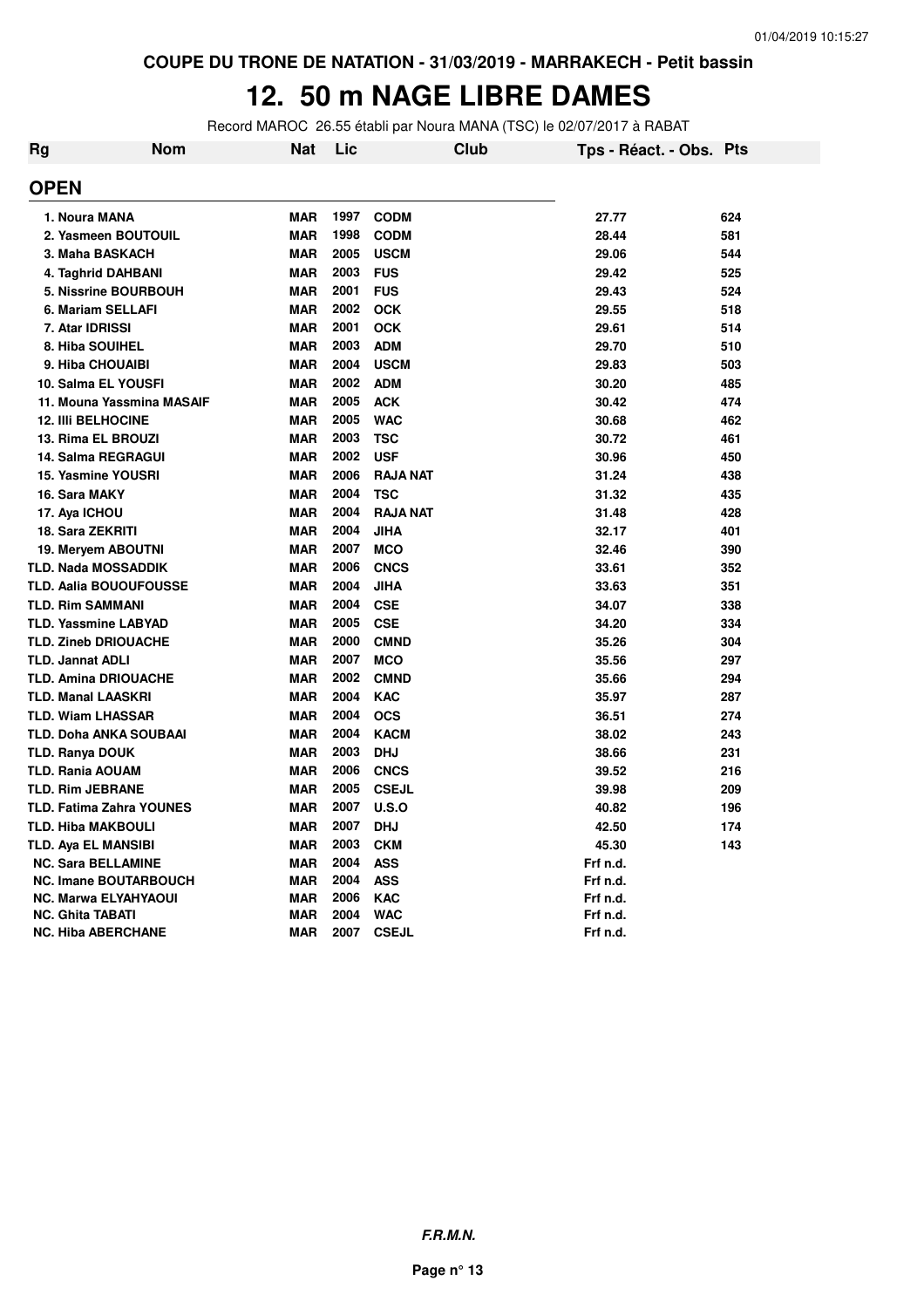### **13. 200 m PAPILLON MESSIEURS**

Record MAROC 2:00.02 établi par Nouaâmane BATAHI (CODM) le 18/11/2016 à ANGERS (FRANCE)

| Rg | Nom                             | Nat        | Lic  | Club            | Tps - Réact. - Obs. Pts |     |
|----|---------------------------------|------------|------|-----------------|-------------------------|-----|
|    | <b>OPEN</b>                     |            |      |                 |                         |     |
|    | 1. Ali HEMRI                    | <b>MAR</b> | 2001 | <b>FUS</b>      | 2:08.55                 | 652 |
|    | 2. Monssif Hamza TIJARI         | <b>MAR</b> | 2002 | <b>CODM</b>     | 2:13.72                 | 579 |
|    | 3. Mohamed Yassine BENSALEH     | <b>MAR</b> | 2002 | <b>FUS</b>      | 2:13.94                 | 577 |
|    | 4. Mohamed Sami ZEMZAMI         | <b>MAR</b> | 2005 | <b>USCM</b>     | 2:18.63                 | 520 |
|    | 5. ilyas LAGSSAIBI              | <b>MAR</b> | 2004 | <b>RAJA NAT</b> | 2:24.89                 | 455 |
|    | 6. Adam SEDDOUK                 | <b>MAR</b> | 2003 | <b>CODM</b>     | 2:25.79                 | 447 |
|    | 7. Adam BOURZINE                | <b>MAR</b> | 2005 | <b>USCM</b>     | 2:25.93                 | 446 |
|    | 8. Mohamed Amine CHANNANI       | <b>MAR</b> | 2002 | <b>CSE</b>      | 2:26.02                 | 445 |
|    | 9. Mohammed CHAFFAA             | <b>MAR</b> | 2003 | <b>CSE</b>      | 2:28.96                 | 419 |
|    | <b>TLD. Othman RASSI</b>        | <b>MAR</b> | 2002 | <b>UNO</b>      | 2:52.90                 | 268 |
|    | <b>TLD. Mohamed EL BOUZKRI</b>  | <b>MAR</b> | 2005 | <b>CNCS</b>     | 2:53.29                 | 266 |
|    | <b>TLD. Mohamed MALKI</b>       | <b>MAR</b> | 2007 | <b>WAC</b>      | 2:54.74                 | 259 |
|    | <b>TLD. Mohamed RASSI</b>       | <b>MAR</b> | 2002 | <b>UNO</b>      | 2:55.94                 | 254 |
|    | <b>NC. Saif Eddine CHOUAIBI</b> | <b>MAR</b> | 2006 | <b>ADM</b>      | <b>Abandon</b>          | 0   |
|    | <b>NC. Adam ZIANE</b>           | <b>MAR</b> | 2002 | <b>WAC</b>      | Dsq VI                  | 0   |
|    | <b>NC. Soulaymane MOUJI</b>     | <b>MAR</b> | 2004 | <b>ADM</b>      | Dsq NI                  | 0   |
|    | <b>NC. Ismail KASSI</b>         | MAR        | 2004 | TSC             | Dsq NI                  | 0   |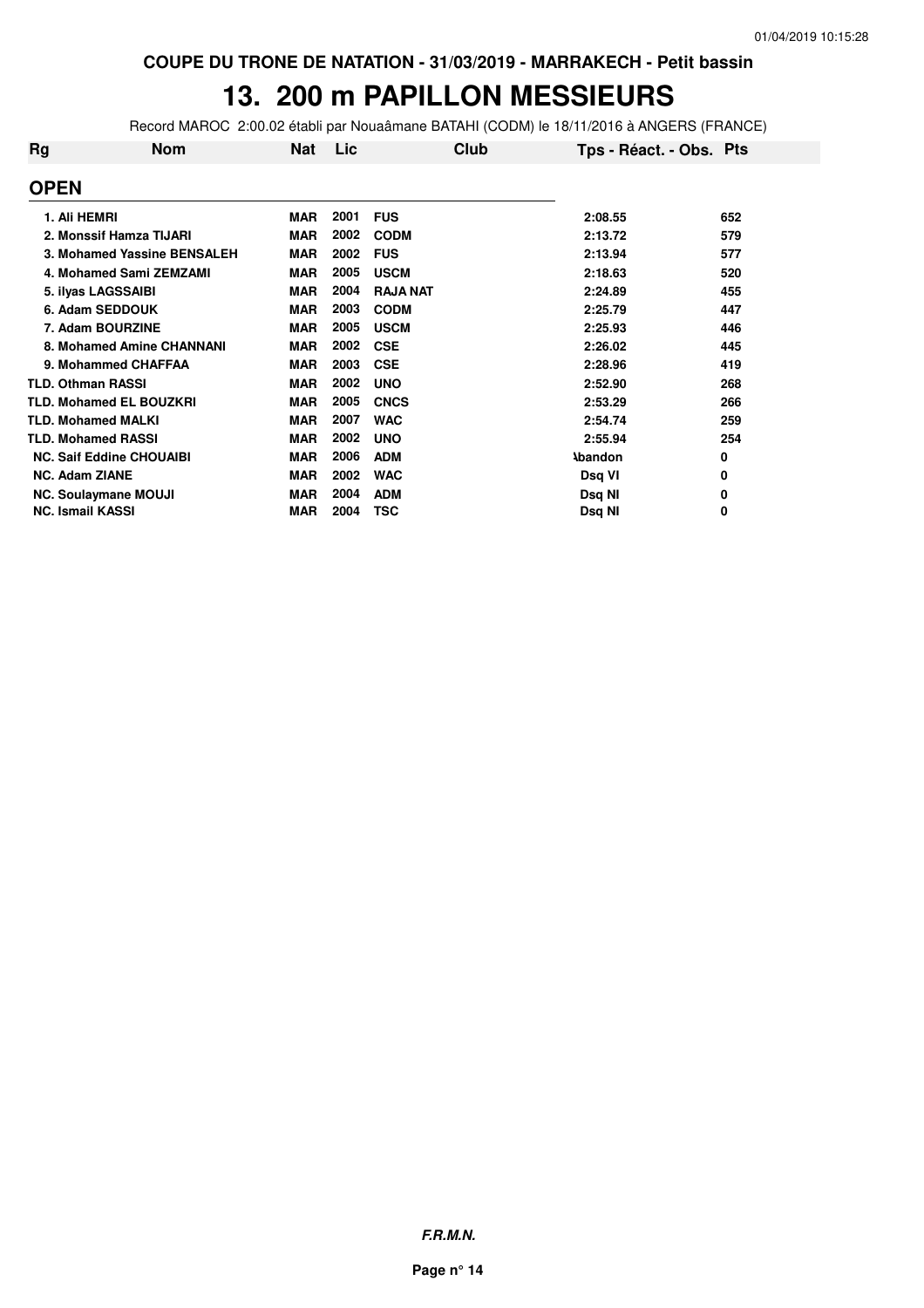# **14. 100 m PAPILLON DAMES**

Record MAROC 1:02.58 établi par Sara EL BEKRI (RAJA NAT) le 13/11/2011 à COMPIEGNE (FRANCE)

| <b>Rg</b> | <b>Nom</b>                 | <b>Nat</b> | Lic  | Club            | Tps - Réact. - Obs. Pts |     |
|-----------|----------------------------|------------|------|-----------------|-------------------------|-----|
|           | <b>OPEN</b>                |            |      |                 |                         |     |
|           | 1. Narjiss BOURBOUH        | <b>MAR</b> | 2001 | <b>FUS</b>      | 1:06.04                 | 609 |
|           | 2. Sawsane EL GAMAH        | <b>MAR</b> | 2005 | <b>WAC</b>      | 1:06.44                 | 598 |
|           | 3. Hiba LAKNIT             | <b>MAR</b> | 2002 | <b>OCK</b>      | 1:07.38                 | 573 |
|           | 4. Ayat Allah EL ANOUAR    | <b>MAR</b> | 2002 | <b>FUS</b>      | 1:09.22                 | 529 |
|           | 5. Hiba RMILI              | <b>MAR</b> | 2000 | <b>OCK</b>      | 1:10.88                 | 492 |
|           | 6. Nada JALAL              | <b>MAR</b> | 2004 | <b>RAJA NAT</b> | 1:11.61                 | 477 |
|           | 7. Yassmine DRAYEF         | <b>MAR</b> | 2006 | <b>ADM</b>      | 1:13.52                 | 441 |
|           | 8. Salma REGRAGUI          | <b>MAR</b> | 2002 | <b>USF</b>      | 1:14.33                 | 427 |
|           | 9. Lina DANNA              | <b>MAR</b> | 2005 | <b>USCM</b>     | 1:14.72                 | 420 |
|           | 10. Maryem DAGRI           | <b>MAR</b> | 2005 | <b>USCM</b>     | 1:15.32                 | 410 |
|           | 11. Yasmine YOUSRI         | <b>MAR</b> | 2006 | <b>RAJA NAT</b> | 1:17.77                 | 373 |
|           | 12. Camelia AMRANI         | <b>MAR</b> | 2006 | <b>TSC</b>      | 1:18.30                 | 365 |
|           | 13. Ines EL AZHAR          | <b>MAR</b> | 2004 | <b>TSC</b>      | 1:18.71                 | 359 |
|           | 14. Nada DJEBLI            | <b>MAR</b> | 2005 | <b>CODM</b>     | 1:20.74                 | 333 |
|           | 15. Hajar SABER            | <b>MAR</b> | 2003 | <b>CODM</b>     | 1:20.86                 | 331 |
|           | 16. Rim KARIMI             | <b>MAR</b> | 2007 | <b>WAC</b>      | 1:20.92                 | 331 |
|           | <b>TLD. Zainab IDRISSI</b> | <b>MAR</b> | 2007 | <b>CNCS</b>     | 1:25.25                 | 283 |
|           | <b>TLD. Hafsa STILI</b>    | <b>MAR</b> | 2007 | U.S.O           | 1:55.12                 | 115 |
|           | <b>NC. Aicha EL BEKALI</b> | <b>MAR</b> | 2004 | <b>ADM</b>      | Frf n.d.                |     |
|           | <b>NC. Meryem HOSNI</b>    | <b>MAR</b> | 2005 | <b>ACK</b>      | <b>Abandon</b>          | 0   |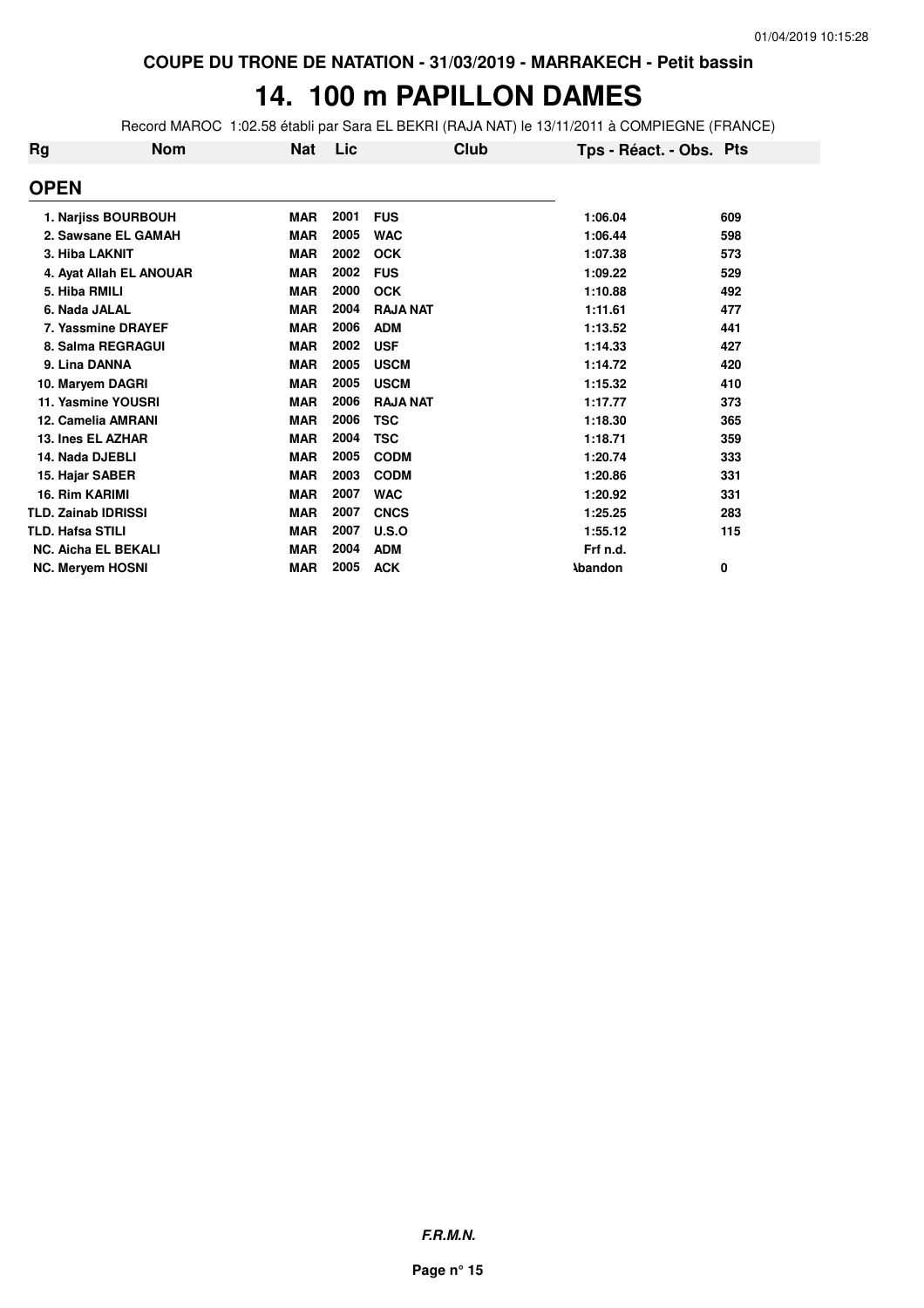# **15. 100 m BRASSE MESSIEURS**

Record MAROC 1:02.12 établi par Samy BOUTOUIL (CODM) le 16/11/2018 à MONTPELLIER (FRANCE)

| <b>Rg</b> | <b>Nom</b>                         | Nat        | Lic  | <b>Club</b>      | Tps - Réact. - Obs. Pts |     |
|-----------|------------------------------------|------------|------|------------------|-------------------------|-----|
|           | <b>OPEN</b>                        |            |      |                  |                         |     |
|           | 1. Adam CHAJID                     | <b>MAR</b> | 2001 | <b>WAC</b>       | 1:05.01                 | 727 |
|           | 2. Ahmed Reda ENNAIM               | <b>MAR</b> | 1996 | <b>CODM</b>      | 1:06.10                 | 691 |
|           | 3. Abdelkrim ESSABIHI EDDAFALI     | <b>MAR</b> | 1999 | <b>ADM</b>       | 1:06.30                 | 685 |
|           | 4. Ahmed BENNANI                   | <b>MAR</b> | 2001 | <b>FUS</b>       | 1:09.45                 | 596 |
|           | 5. Anas OUGOUIS                    | <b>MAR</b> | 2001 | <b>OCK</b>       | 1:09.71                 | 589 |
|           | 6. Badreddine FAWZI                | <b>MAR</b> | 1991 | <b>USCM</b>      | 1:10.50                 | 570 |
|           | 7. Azzedine EL BADRE               | <b>MAR</b> | 2003 | <b>CSE</b>       | 1:10.68                 | 565 |
|           | 8. Hamza BENNOUNA                  | <b>MAR</b> | 2000 | <b>USF</b>       | 1:11.40                 | 549 |
|           | 9. Ayman EL MECHRAFI               | <b>MAR</b> | 2002 | <b>USCM</b>      | 1:11.53                 | 546 |
|           | 10. Hassan ZEDDOUK                 | <b>MAR</b> | 1997 | <b>FUS</b>       | 1:11.58                 | 544 |
|           | 11. El Mehdi DASOULI               | <b>MAR</b> | 1995 | <b>TSC</b>       | 1:13.24                 | 508 |
|           | <b>12. Almehdi EL BOUHTOURI</b>    | <b>MAR</b> | 1995 | <b>RAJA NAT</b>  | 1:13.39                 | 505 |
|           | <b>13. Ismail DEQQAOUI</b>         | <b>MAR</b> | 2005 | <b>USF</b>       | 1:14.17                 | 489 |
|           | 14. Lahbib BELKAZ                  | <b>MAR</b> | 1996 | <b>CSN</b>       | 1:17.11                 | 435 |
|           | 15. Mohamed Reda MAMI              | <b>MAR</b> | 2002 | TSC              | 1:18.29                 | 416 |
|           | 16. Walid RHZAL                    | <b>MAR</b> | 2003 | <b>UNO</b>       | 1:18.51                 | 412 |
|           | <b>17. Anass BOUABDELLAOUI</b>     | <b>MAR</b> | 2004 | <b>MCO</b>       | 1:19.71                 | 394 |
|           | <b>TLD. Achraf BENRBIB</b>         | <b>MAR</b> | 2003 | <b>OCS</b>       | 1:22.27                 | 358 |
|           | <b>TLD. Yasser BENHIDA</b>         | <b>MAR</b> | 2005 | <b>ASAMIN</b>    | 1:23.30                 | 345 |
|           | <b>TLD. Zakaria HIBAOUI</b>        | <b>MAR</b> | 2004 | <b>ACK</b>       | 1:25.14                 | 323 |
|           | <b>TLD. Mouad BENGUIRA</b>         | <b>MAR</b> | 2006 | <b>KACM</b>      | 1:25.14                 | 323 |
|           | <b>TLD. Othmane BEKKAL</b>         | <b>MAR</b> | 2004 | <b>MCO EN</b>    | 1:26.49                 | 308 |
|           | <b>TLD. Abdelwadoud MAAT ALLAH</b> | <b>MAR</b> | 2003 | <b>OCS</b>       | 1:26.63                 | 307 |
|           | <b>TLD. Moncef BEN EL HADJ</b>     | <b>MAR</b> | 2004 | <b>ACK</b>       | 1:27.46                 | 298 |
|           | <b>TLD. Fadi ZOUGGARI</b>          | <b>MAR</b> | 2007 | <b>DHJ</b>       | 1:29.88                 | 275 |
|           | <b>TLD. Adam LAMZOUGUI</b>         | <b>MAR</b> | 2004 | JIHA             | 1:29.95                 | 274 |
|           | <b>TLD. Adham Salah CHERRAK</b>    | <b>MAR</b> | 2005 | <b>MCO</b>       | 1:31.61                 | 259 |
|           | <b>TLD. Nasrallah BELHADRI</b>     | <b>MAR</b> | 2006 | <b>UNO</b>       | 1:34.34                 | 237 |
|           | <b>TLD. Ilias BEN HAMOU</b>        | <b>MAR</b> | 2007 | <b>CSE</b>       | 1:34.44                 | 237 |
|           | <b>TLD. Abdelouahab BENHIDA</b>    | <b>MAR</b> | 2007 | <b>ASAMIN</b>    | 1:34.78                 | 234 |
|           | <b>TLD. Mohammed REGRAGUI</b>      | <b>MAR</b> | 2005 | <b>CSEJL</b>     | 1:36.94                 | 219 |
|           | <b>TLD. Rayane M'GHARI</b>         | <b>MAR</b> | 2007 | <b>DHJ</b>       | 1:37.97                 | 212 |
|           | TLD. Abdoullah DRIBI ALAOUI        | <b>MAR</b> | 2006 | <b>ASNS</b>      | 1:39.61                 | 202 |
|           | TLD. Mohamed Ayoub AIT BENTALEB    | <b>MAR</b> | 2007 | <b>CKM</b>       | 1:45.68                 | 169 |
|           | <b>TLD. Youssef FELLAHI</b>        | MAR        | 2004 | <b>CKM</b>       | 1:46.82                 | 163 |
|           | <b>TLD. Mohamed ELGHACHOUI</b>     | <b>MAR</b> | 2006 | <b>CBN</b>       | 1:48.16                 | 157 |
|           | <b>TLD. Soulayman MOUMINE</b>      | MAR        | 2006 | <b>ASNS</b>      | 1:54.99                 | 131 |
|           | <b>TLD. Abderrahmane TALMOUST</b>  | MAR        | 2007 | <b>KAC</b>       | 1:59.19                 | 118 |
|           | <b>NC. Youssef BENJELLOUN</b>      | <b>MAR</b> | 2003 | <b>ADM</b>       | Frf n.d.                |     |
|           | <b>NC. Aissa MOURHAT</b>           | <b>MAR</b> | 2000 | <b>OUM RABII</b> | Frf n.d.                |     |
|           | <b>NC. Abdelkarim ACHOUAK</b>      | <b>MAR</b> | 1997 | <b>OUM RABII</b> | Frf n.d.                |     |
|           | <b>NC. Ghali IRAQUI HOUSSEINI</b>  | <b>MAR</b> | 2003 | <b>RAJA NAT</b>  | Frf n.d.                |     |
|           | <b>NC. Samy BOUTOUIL</b>           | <b>MAR</b> | 2000 | <b>CODM</b>      | Dsq VI                  | 0   |
|           | <b>NC. Sami KIBAL</b>              | MAR        | 2002 | <b>WAC</b>       | Dsq VI                  | 0   |
|           | <b>NC. Mouhssine FALIH</b>         | <b>MAR</b> | 2005 | <b>CSEJL</b>     | Dsq VI                  | 0   |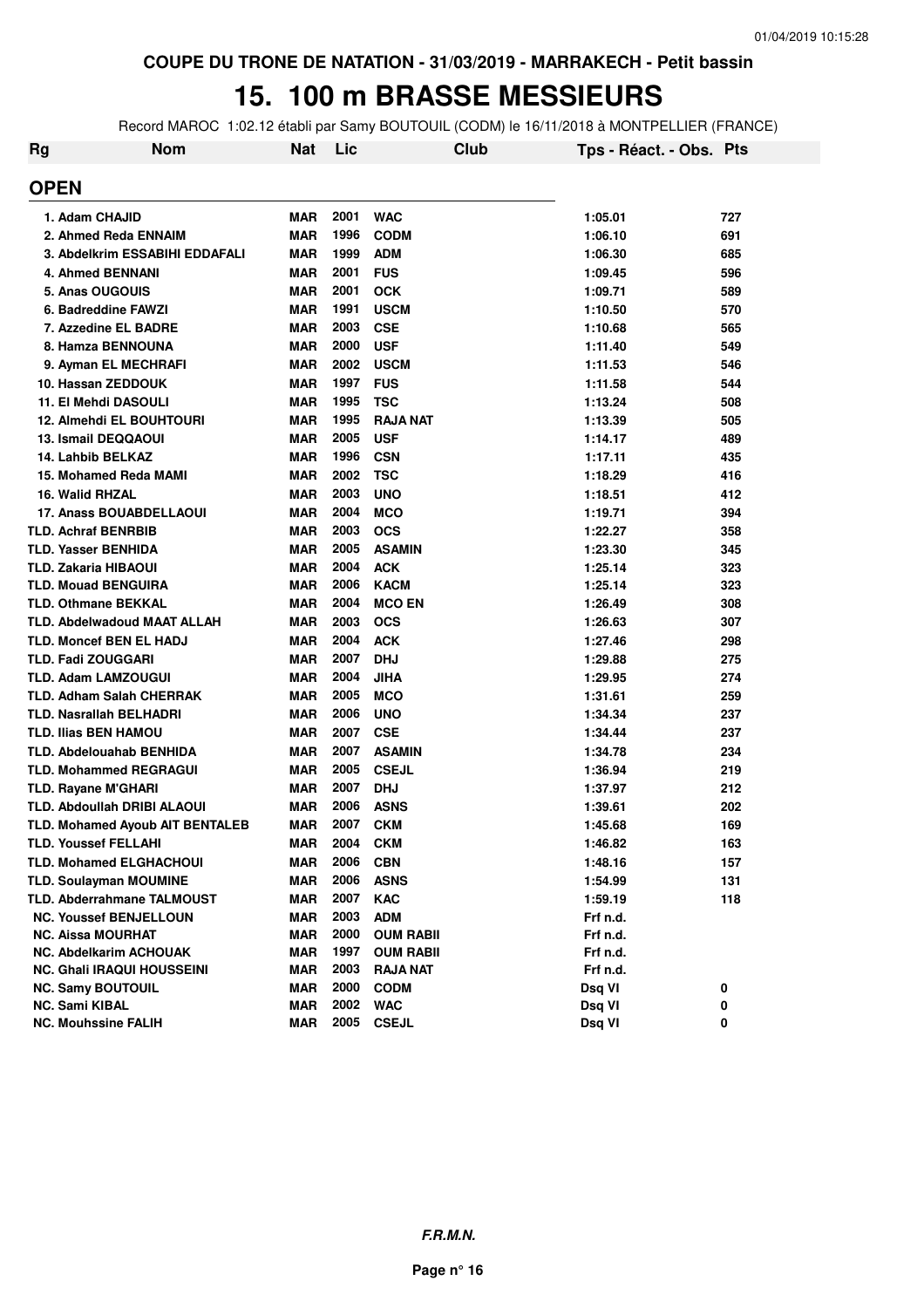#### 16. 200 m DOS DAMES

Record MAROC 2:15.95 établi par Hiba FAHSI (OCK) le 26/01/2018 à MEKNES

| Rg | <b>Nom</b>                        | Nat        | Lic  | Club            | Tps - Réact. - Obs. Pts |     |
|----|-----------------------------------|------------|------|-----------------|-------------------------|-----|
|    | <b>OPEN</b>                       |            |      |                 |                         |     |
|    | 1. Noura MANA                     | <b>MAR</b> | 1997 | <b>CODM</b>     | 2:26.32                 | 609 |
|    | 2. Kenza ZERAIDI                  | <b>MAR</b> | 2002 | <b>CODM</b>     | 2:29.18                 | 575 |
|    | <b>3. Hiba CHOUAIBI</b>           | <b>MAR</b> | 2004 | <b>USCM</b>     | 2:32.73                 | 536 |
|    | 4. Jennate RIMI                   | <b>MAR</b> | 2005 | <b>FUS</b>      | 2:34.48                 | 517 |
|    | 5. Nissrine BOURBOUH              | <b>MAR</b> | 2001 | <b>FUS</b>      | 2:37.52                 | 488 |
|    | 6. Mariam SELLAFI                 | <b>MAR</b> | 2002 | <b>OCK</b>      | 2:39.02                 | 474 |
|    | 7. Douaa EDDAHBI                  | <b>MAR</b> | 2005 | <b>TSC</b>      | 2:39.26                 | 472 |
|    | 8. Ibtissam RACHID                | <b>MAR</b> | 2004 | <b>RAJA NAT</b> | 2:41.02                 | 457 |
|    | 9. Hafssa AMMOUMOU                | <b>MAR</b> | 2003 | <b>ADM</b>      | 2:48.57                 | 398 |
|    | 10. Aya RIFAI                     | <b>MAR</b> | 2007 | <b>ASAMIN</b>   | 2:49.57                 | 391 |
|    | 11. Wissal NAFR                   | <b>MAR</b> | 2000 | <b>OCK</b>      | 2:50.77                 | 383 |
|    | <b>12. Oumaima RACHIDI ALAOUI</b> | <b>MAR</b> | 2004 | <b>USCM</b>     | 2:51.64                 | 377 |
|    | 13. Aya TABET                     | <b>MAR</b> | 2007 | <b>MCO</b>      | 2:55.56                 | 352 |
|    | 14. Rim KARIMI                    | <b>MAR</b> | 2007 | <b>WAC</b>      | 2:55.91                 | 350 |
|    | 15. Wiam SAOUI                    | <b>MAR</b> | 2006 | <b>ASAMIN</b>   | 2:57.15                 | 343 |
|    | 16. Meryem ABOUTNI                | <b>MAR</b> | 2007 | <b>MCO</b>      | 3:02.91                 | 312 |
|    | 17. Hibat Allah DOUADA            | <b>MAR</b> | 2002 | <b>KACM</b>     | 3:05.05                 | 301 |
|    | <b>TLD. Israa LAHLAISSI</b>       | <b>MAR</b> | 2006 | <b>TSC</b>      | 3:10.48                 | 276 |
|    | <b>TLD. Ouiam CHETOUANE</b>       | <b>MAR</b> | 2007 | U.S.O           | 3:18.69                 | 243 |
|    | <b>TLD. Nada MOSSADDIK</b>        | <b>MAR</b> | 2006 | <b>CNCS</b>     | 3:26.95                 | 215 |
|    | <b>NC. Salma EL YOUSFI</b>        | <b>MAR</b> | 2002 | <b>ADM</b>      | Frf n.d.                |     |
|    | <b>NC. Rima BADOUI</b>            | <b>MAR</b> | 2004 | <b>ASS</b>      | <b>Abandon</b>          | 0   |
|    | <b>NC. Maria NAMLY</b>            | <b>MAR</b> | 2005 | <b>WAC</b>      | <b>\bandon</b>          | 0   |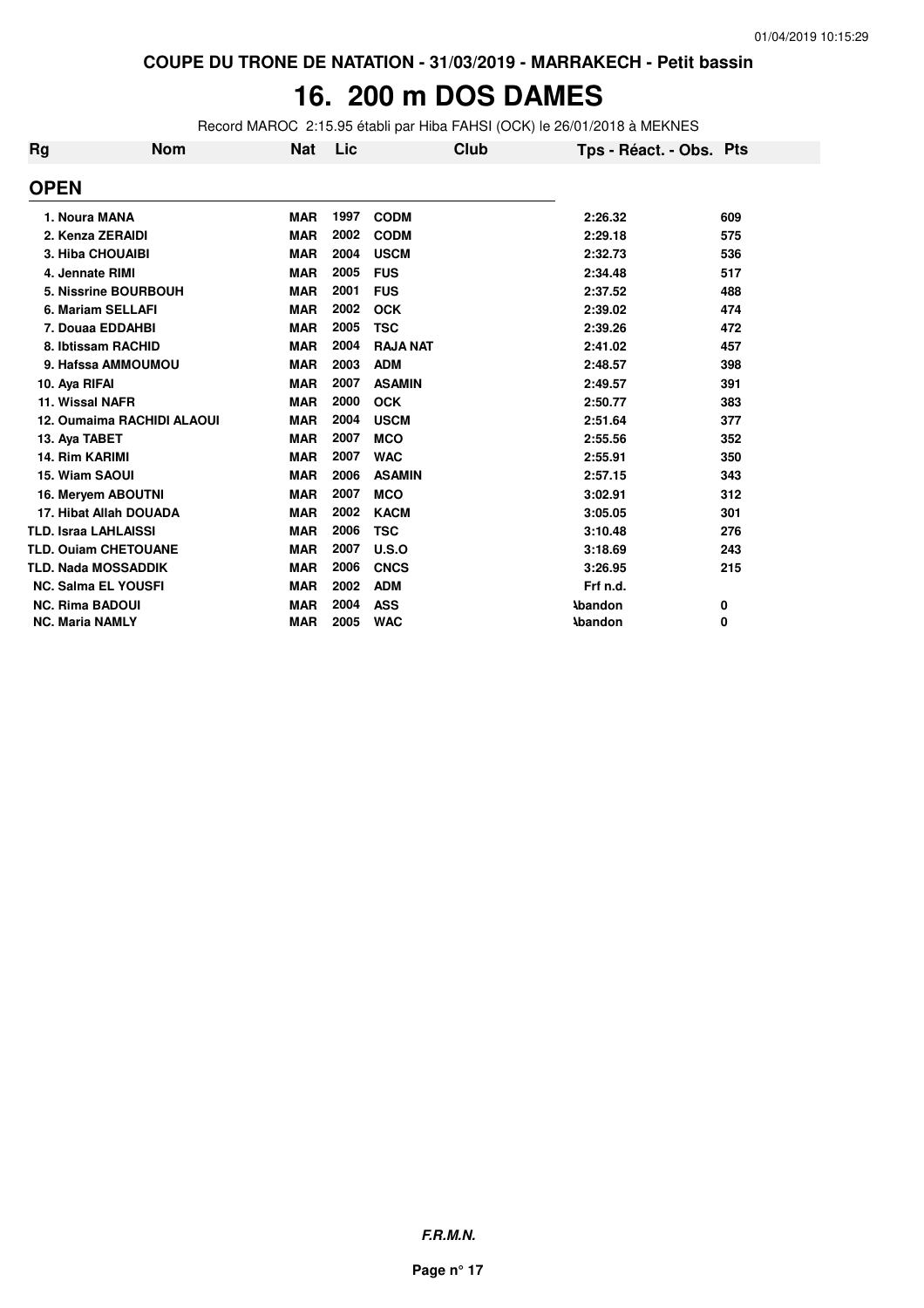### **17. 100 m NAGE LIBRE MESSIEURS**

Record MAROC 48.91 établi par Mehdi AYOUBI (CODM) le 08/12/2018 à GREENWOOD (CANADA)

| Rg | <b>Nom</b>                            | <b>Nat</b> | Lic  | Club             | Tps - Réact. - Obs. Pts |     |
|----|---------------------------------------|------------|------|------------------|-------------------------|-----|
|    | <b>OPEN</b>                           |            |      |                  |                         |     |
|    | <b>1. Souhail HAMOUCHANE</b>          | <b>MAR</b> | 1997 | <b>CODM</b>      | 51.12                   | 772 |
|    | 2. Driss LAHRICHI                     | <b>MAR</b> | 1997 | <b>CODM</b>      | 51.43                   | 759 |
|    | 3. Ali HEMRI                          | <b>MAR</b> | 2001 | <b>FUS</b>       | 52.80                   | 701 |
|    | 4. Ali MSOUGAR                        | <b>MAR</b> | 2001 | <b>FUS</b>       | 53.66                   | 668 |
|    | 5. Mohamed OUAHMID                    | <b>MAR</b> | 1998 | <b>ADM</b>       | 56.01                   | 587 |
|    | 6. Ismail EL YOUSFI                   | <b>MAR</b> | 2004 | <b>RAJA NAT</b>  | 57.66                   | 538 |
|    | 7. Youssef KARADA                     | <b>MAR</b> | 2003 | <b>ASAMIN</b>    | 57.77                   | 535 |
|    | 8. Abdelmoughit MAMDOUH               | <b>MAR</b> | 2002 | <b>ADM</b>       | 57.82                   | 534 |
|    | 9. Ilias EDDARI                       | <b>MAR</b> | 2004 | <b>RAJA NAT</b>  | 57.83                   | 533 |
|    | 10. Yasser AYANE                      | <b>MAR</b> | 2001 | <b>CSE</b>       | 57.85                   | 533 |
|    | 11. Med Saad EL HADI                  | <b>MAR</b> | 2000 | <b>USCM</b>      | 57.97                   | 530 |
|    | 12. Mohamed Amine DIDOUCH             | <b>MAR</b> | 2003 | <b>ASAMIN</b>    | 58.08                   | 527 |
|    | 13. Anir SADIQUI                      | <b>MAR</b> | 2003 | <b>USCM</b>      | 58.25                   | 522 |
|    | <b>14. Anas QOUANANE</b>              | <b>MAR</b> | 2003 | <b>OCK</b>       | 58.40                   | 518 |
|    | 15. Ali KAMIL                         | <b>MAR</b> | 2002 | <b>WAC</b>       | 58.58                   | 513 |
|    | 16. Abdellah KHARKHACH                | <b>MAR</b> | 2001 | <b>USF</b>       | 58.90                   | 505 |
|    | 17. Mohamed Amine CHANNANI            | <b>MAR</b> | 2002 | <b>CSE</b>       | 59.44                   | 491 |
|    | 18. Yahya MOUHIB                      | <b>MAR</b> | 2002 | <b>OCK</b>       | 59.89                   | 480 |
|    | 19. El Mehdi LAANAYA                  | <b>MAR</b> | 2003 | <b>TSC</b>       | 1:00.37                 | 469 |
|    | 20. Fayçal FIDADI                     | <b>MAR</b> | 2003 | <b>KACM</b>      | 1:00.81                 | 459 |
|    | 21. Aymen TAJEDDINE                   | <b>MAR</b> | 2003 | <b>WAC</b>       | 1:00.89                 | 457 |
|    | 22. Yassine JAA                       | <b>MAR</b> | 2003 | <b>CBN</b>       | 1:00.95                 | 456 |
|    | 23. Mohammed MOUISSE                  | <b>MAR</b> | 2004 | <b>USF</b>       | 1:01.15                 | 451 |
|    | 24. Mehdi BOUFEDENE                   | <b>MAR</b> | 2000 | <b>ASS</b>       | 1:01.34                 | 447 |
|    | 25. Rayyane ELOUAZZANI                | <b>MAR</b> | 2002 | <b>OCS</b>       | 1:01.66                 | 440 |
|    | 26. Mohamed Amine ACHIBANE            | <b>MAR</b> | 2002 | <b>CNN</b>       | 1:02.71                 | 418 |
|    | 27. Younes LAALA                      | <b>MAR</b> | 2004 | TSC              | 1:03.04                 | 412 |
|    | 28. Ali HAFID                         | <b>MAR</b> | 1998 | JIHA             | 1:03.37                 | 405 |
|    | 29. Yassine HASSOUNE                  | <b>MAR</b> | 2004 | <b>CNCS</b>      | 1:03.81                 | 397 |
|    | <b>30. Mehdi SENIHJI</b>              | <b>MAR</b> | 2003 | <b>CNN</b>       | 1:04.74                 | 380 |
|    | <b>31. Achraf LAKHDAR</b>             | <b>MAR</b> | 1998 | <b>KACM</b>      | 1:04.83                 | 378 |
|    | 32. Soufyane GUENDOUZ                 | <b>MAR</b> | 1999 | <b>MCO</b>       | 1:05.14                 | 373 |
|    | <b>TLD. Ahmed Yassine SAIDI</b>       | <b>MAR</b> | 2004 | <b>UNO</b>       | 1:06.07                 | 357 |
|    | <b>TLD. Ahmed Amine CHAYED</b>        | <b>MAR</b> | 2003 | JIHA             | 1:07.20                 | 340 |
|    | TLD. Ilyasse ALIOUI                   | <b>MAR</b> | 2002 | <b>OCS</b>       | 1:08.57                 | 320 |
|    | <b>TLD. Asaad BOULMAKOUL</b>          | MAR        | 2006 | <b>ASS</b>       | 1:08.77                 | 317 |
|    | <b>TLD. Taha Mohammed KHIYAT</b>      | MAR        | 2004 | <b>ASNS</b>      | 1:11.51                 | 282 |
|    | <b>TLD. Adil NOUIRA</b>               | <b>MAR</b> | 2004 | <b>KAC</b>       | 1:12.05                 | 276 |
|    | <b>TLD. Fadi ZOUGGARI</b>             | <b>MAR</b> | 2007 | <b>DHJ</b>       | 1:12.23                 | 273 |
|    | <b>TLD. Abdelkodouss AIT ABDALLAH</b> | <b>MAR</b> | 2000 | <b>CKM</b>       | 1:13.28                 | 262 |
|    | <b>TLD. Adam Othmane HAMDAOUI</b>     | <b>MAR</b> | 2006 | <b>MCO</b>       | 1:13.50                 | 260 |
|    | <b>TLD. Mehdi OUMOKHTAR</b>           | <b>MAR</b> | 2007 | <b>UNO</b>       | 1:14.13                 | 253 |
|    | <b>TLD. Ismail BENHIBA</b>            | <b>MAR</b> | 2003 | <b>CKM</b>       | 1:14.72                 | 247 |
|    | <b>TLD. Mehdi CHERGUI MOUANE</b>      | <b>MAR</b> | 2005 | <b>ASNS</b>      | 1:16.95                 | 226 |
|    | <b>TLD. Yacine MINSAF</b>             | <b>MAR</b> | 2006 | <b>CNCS</b>      | 1:18.44                 | 213 |
|    | <b>TLD. Ghaly JAGOUI</b>              | <b>MAR</b> | 2005 | <b>U.S.O</b>     | 1:19.88                 | 202 |
|    | <b>TLD. Mohamed SAHTARI</b>           | <b>MAR</b> | 2005 | <b>KAC</b>       | 1:20.17                 | 200 |
|    | <b>TLD. Abdelilah NAJAH</b>           | <b>MAR</b> | 2007 | <b>U.S.O</b>     | 1:22.82                 | 181 |
|    | <b>TLD. Adam FALIH</b>                | <b>MAR</b> | 2007 | <b>CSEJL</b>     | 1:30.98                 | 137 |
|    | <b>NC. Ayoub AICHOUCHE</b>            | <b>MAR</b> | 1999 | <b>OUM RABII</b> | Frf n.d.                |     |
|    | <b>NC. Mehdi ZEHNOUNI</b>             | MAR        | 2005 | <b>DHJ</b>       | Frf n.d.                |     |
|    | <b>NC. Abdelmoutalib NACIRI</b>       | MAR        | 2000 | <b>OUM RABII</b> | Frf n.d.                |     |
|    | <b>NC. Otmane ABERCHANE</b>           | MAR        | 2004 | <b>CSEJL</b>     | Frf n.d.                |     |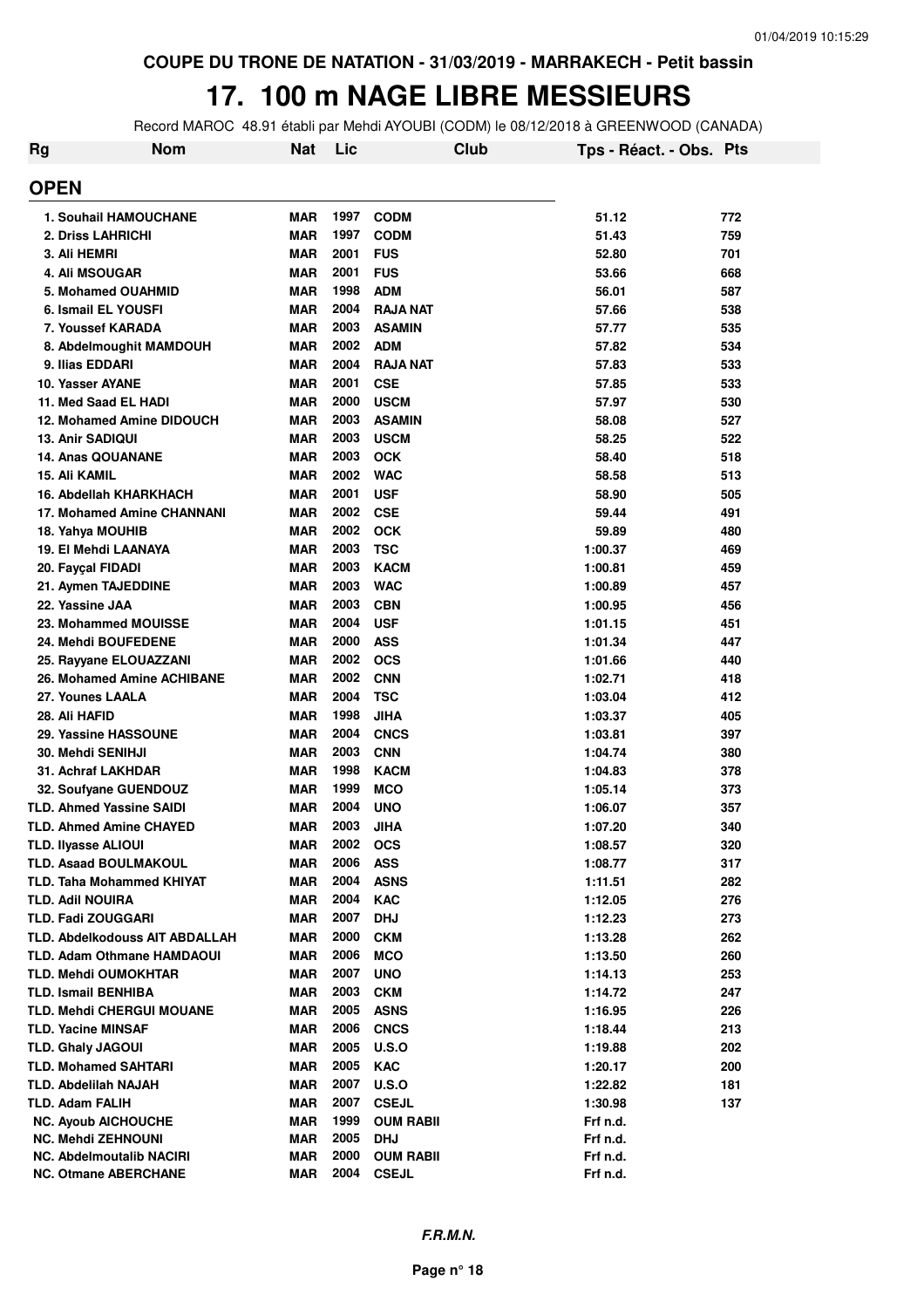### **18. 200 m 4 NAGES DAMES**

Record MAROC 2:15.39 établi par Sara EL BEKRI (RAJA NAT) le 18/12/2010 à DUBAI (EAU)

| <b>Rg</b> | <b>Nom</b>                   | <b>Nat</b> | Lic  | Club            | Tps - Réact. - Obs. Pts |     |
|-----------|------------------------------|------------|------|-----------------|-------------------------|-----|
|           | <b>OPEN</b>                  |            |      |                 |                         |     |
|           | 1. Nisrine BEN NAIM          | <b>MAR</b> | 2002 | <b>CODM</b>     | 2:31.12                 | 581 |
|           | 2. Malak DARKAOUI            | <b>MAR</b> | 2005 | <b>CODM</b>     | 2:32.61                 | 564 |
|           | 3. Ayat Allah EL ANOUAR      | <b>MAR</b> | 2002 | <b>FUS</b>      | 2:35.69                 | 532 |
|           | 4. Sawsane EL GAMAH          | <b>MAR</b> | 2005 | <b>WAC</b>      | 2:35.86                 | 530 |
|           | 5. Nada JALAL                | <b>MAR</b> | 2004 | <b>RAJA NAT</b> | 2:36.38                 | 525 |
|           | 6. Oumnia SEBBATA            | <b>MAR</b> | 2005 | <b>USCM</b>     | 2:37.16                 | 517 |
|           | 7. Hind DOUHA                | <b>MAR</b> | 2005 | <b>RAJA NAT</b> | 2:38.43                 | 504 |
|           | 8. Malak BOUSSOUF            | <b>MAR</b> | 2004 | <b>FUS</b>      | 2:40.89                 | 482 |
|           | 9. Douaa EDDAHBI             | <b>MAR</b> | 2005 | <b>TSC</b>      | 2:42.01                 | 472 |
|           | 10. Hiba RMILI               | <b>MAR</b> | 2000 | <b>OCK</b>      | 2:48.76                 | 417 |
|           | <b>11. Nisrine FIRAS</b>     | <b>MAR</b> | 2004 | <b>WAC</b>      | 2:52.45                 | 391 |
|           | <b>12. Hiba AOUFOUCHI</b>    | <b>MAR</b> | 2004 | <b>OCK</b>      | 2:52.70                 | 389 |
|           | <b>TLD. Malak MESLOUH</b>    | <b>MAR</b> | 2006 | <b>ADM</b>      | 3:03.17                 | 326 |
|           | <b>TLD. Joulane MAHJOUBI</b> | <b>MAR</b> | 2007 | <b>ASAMIN</b>   | 3:06.24                 | 310 |
|           | <b>TLD. Salma BOULAHIA</b>   | <b>MAR</b> | 2005 | <b>CNCS</b>     | 3:08.14                 | 301 |
|           | <b>TLD. Kawtar MIRHLAMI</b>  | <b>MAR</b> | 2007 | <b>DHJ</b>      | 3:12.01                 | 283 |
|           | <b>TLD. Aya MAAMRI</b>       | <b>MAR</b> | 2006 | <b>MCO</b>      | 3:21.33                 | 246 |
|           | <b>TLD. Sundus ALHAMAD</b>   | <b>MAR</b> | 2007 | <b>KAC</b>      | 3:21.95                 | 243 |
|           | <b>TLD. Yasmine BAKKAR</b>   | <b>MAR</b> | 2006 | <b>KAC</b>      | 3:32.50                 | 209 |
|           | <b>NC. Meryem HOSNI</b>      | <b>MAR</b> | 2005 | <b>ACK</b>      | Frf n.d.                |     |
|           | <b>NC. Aicha EL BEKALI</b>   | <b>MAR</b> | 2004 | <b>ADM</b>      | Frf n.d.                |     |
|           | <b>NC. Lina DANNA</b>        | <b>MAR</b> | 2005 | <b>USCM</b>     | Frf n.d.                |     |
|           | <b>NC. Ikram WAHAB</b>       | <b>MAR</b> | 2003 | <b>CSEJL</b>    | Frf n.d.                |     |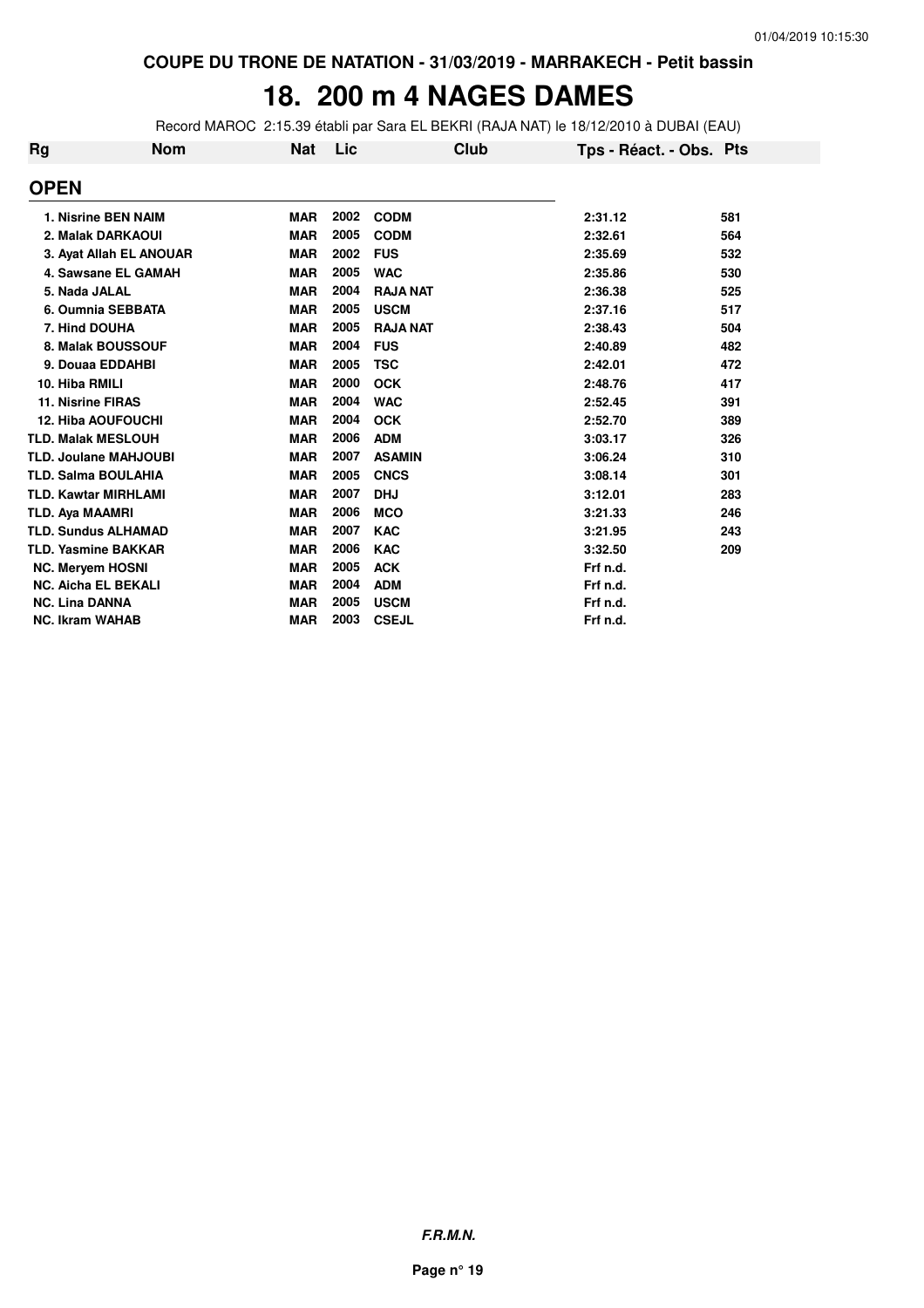### **19. 100 m DOS MESSIEURS**

Record MAROC 54.21 établi par Driss LAHRICHI (CODM) le 16/11/2018 à MONTPELLIER (FRANCE)

| Rg | <b>Nom</b>                         | <b>Nat</b> | Lic  | Club             | Tps - Réact. - Obs. Pts |     |
|----|------------------------------------|------------|------|------------------|-------------------------|-----|
|    | <b>OPEN</b>                        |            |      |                  |                         |     |
|    | <b>1. Driss LAHRICHI</b>           | <b>MAR</b> | 1997 | <b>CODM</b>      | 56.07                   | 795 |
|    | 2. Souhail HAMOUCHANE              | <b>MAR</b> | 1997 | <b>CODM</b>      | 58.50                   | 700 |
|    | <b>3. Ismail ES SAMLALI</b>        | <b>MAR</b> | 2002 | <b>OCK</b>       | 1:00.44                 | 634 |
|    | 4. Youssef HEMRI                   | <b>MAR</b> | 2001 | <b>FUS</b>       | 1:01.13                 | 613 |
|    | 5. Mehdi EL MANSAR                 | <b>MAR</b> | 2004 | <b>RAJA NAT</b>  | 1:03.39                 | 550 |
|    | 6. Idriss AZHAR                    | <b>MAR</b> | 2003 | <b>RAJA NAT</b>  | 1:03.87                 | 537 |
|    | 7. Ouissam NAJIH                   | <b>MAR</b> | 2002 | <b>KACM</b>      | 1:04.27                 | 527 |
|    | 8. Karim AMARTI                    | <b>MAR</b> | 1998 | <b>USF</b>       | 1:05.00                 | 510 |
|    | 9. Wail DAIBOUN                    | <b>MAR</b> | 2002 | <b>ACK</b>       | 1:06.33                 | 480 |
|    | 10. Abdelmoughit MAMDOUH           | <b>MAR</b> | 2002 | <b>ADM</b>       | 1:06.91                 | 467 |
|    | 11. Omar FILALI                    | <b>MAR</b> | 2001 | <b>USF</b>       | 1:07.14                 | 463 |
|    | 12. Azzedine EL BADRE              | <b>MAR</b> | 2003 | <b>CSE</b>       | 1:07.56                 | 454 |
|    | <b>13. Anas QOUANANE</b>           | <b>MAR</b> | 2003 | <b>OCK</b>       | 1:09.36                 | 420 |
|    | <b>14. Omar HASSOUNI</b>           | <b>MAR</b> | 2001 | <b>ADM</b>       | 1:10.40                 | 401 |
|    | 15. Yassir MEHDIOUI                | <b>MAR</b> | 1997 | <b>ASS</b>       | 1:11.77                 | 379 |
|    | 16. Adam BELAFIA                   | <b>MAR</b> | 2002 | <b>USCM</b>      | 1:12.12                 | 373 |
|    | 17. Saad BOUKIOUD                  | <b>MAR</b> | 2004 | <b>CNCS</b>      | 1:12.53                 | 367 |
|    | 18. Othmane AIT SALAH              | <b>MAR</b> | 2002 | <b>JIHA</b>      | 1:14.61                 | 337 |
|    | <b>TLD. Younes LAALA</b>           | <b>MAR</b> | 2004 | <b>TSC</b>       | 1:16.33                 | 315 |
|    | <b>TLD. Rayane BOURZIK</b>         | <b>MAR</b> | 2004 | <b>TSC</b>       | 1:16.49                 | 313 |
|    | <b>TLD. Mohamed Reda ELMARNI</b>   | <b>MAR</b> | 2004 | <b>OCS</b>       | 1:17.02                 | 306 |
|    | <b>TLD. Mehdi BOUFEDENE</b>        | <b>MAR</b> | 2000 | <b>ASS</b>       | 1:20.76                 | 266 |
|    | <b>TLD. Adham Salah CHERRAK</b>    | <b>MAR</b> | 2005 | <b>MCO</b>       | 1:20.79                 | 265 |
|    | <b>TLD. AII BENLACHHAB</b>         | <b>MAR</b> | 2005 | <b>ASAMIN</b>    | 1:21.49                 | 258 |
|    | <b>TLD. Taha Mohammed KHIYAT</b>   | <b>MAR</b> | 2004 | <b>ASNS</b>      | 1:23.29                 | 242 |
|    | <b>TLD. Omar AMRI</b>              | <b>MAR</b> | 2007 | <b>ASAMIN</b>    | 1:25.68                 | 222 |
|    | TLD. EI Mehdi ZOUHRI               | <b>MAR</b> | 2006 | <b>UNO</b>       | 1:26.21                 | 218 |
|    | <b>TLD. Mohamed Sami MIRI</b>      | <b>MAR</b> | 2007 | <b>UNO</b>       | 1:27.28                 | 210 |
|    | <b>TLD. Ilyas KARAM</b>            | <b>MAR</b> | 2007 | <b>CSEJL</b>     | 1:31.18                 | 184 |
|    | <b>TLD. Mohammed Reda DAKOUANE</b> | <b>MAR</b> | 2006 | <b>CSE</b>       | 1:34.22                 | 167 |
|    | <b>TLD. Mohamed SAHTARI</b>        | <b>MAR</b> | 2005 | <b>KAC</b>       | 1:35.46                 | 161 |
|    | <b>TLD. Othmane ANEB</b>           | <b>MAR</b> | 2006 | <b>KAC</b>       | 1:38.66                 | 145 |
|    | TLD. Zakaria ELKHATIBI             | <b>MAR</b> | 2007 | <b>DHJ</b>       | 1:40.72                 | 137 |
|    | <b>NC. Ilyasse ZAID</b>            | <b>MAR</b> | 2006 | <b>MCO EN</b>    | Frf n.d.                |     |
|    | <b>NC. Mohamed Taha BADR</b>       | MAR        | 2002 | <b>OUM RABII</b> | Frf n.d.                |     |
|    | <b>NC. Hamza BENHLIMA</b>          | <b>MAR</b> | 2004 | <b>USCM</b>      | Frf n.d.                |     |
|    | <b>NC. Mohamed Badr OUAMMOU</b>    | <b>MAR</b> | 2004 | <b>WAC</b>       | <b>Abandon</b>          | 0   |
|    | <b>NC. Tarik ZEHAUF</b>            | <b>MAR</b> | 2007 | <b>ACK</b>       | Dsq VI                  | 0   |
|    | <b>NC. Achraf AOUAM</b>            | MAR        | 2004 | <b>CNCS</b>      | Dsq VI                  | 0   |
|    | <b>NC. Med Yassine BOUKHARI</b>    | <b>MAR</b> | 2001 | <b>FUS</b>       | Dsq VI                  | 0   |
|    | <b>NC. Yasser REGRAGUI</b>         | <b>MAR</b> | 2006 | <b>CSEJL</b>     | Dsq VI                  | 0   |
|    | <b>NC. Elmehdi HOUIRICH</b>        | <b>MAR</b> | 2007 | <b>DHJ</b>       | Dsq NI                  | 0   |
|    | <b>NC. Hatim BENAZZOUZ</b>         | <b>MAR</b> | 2003 | <b>OCS</b>       | Dsq NI                  | 0   |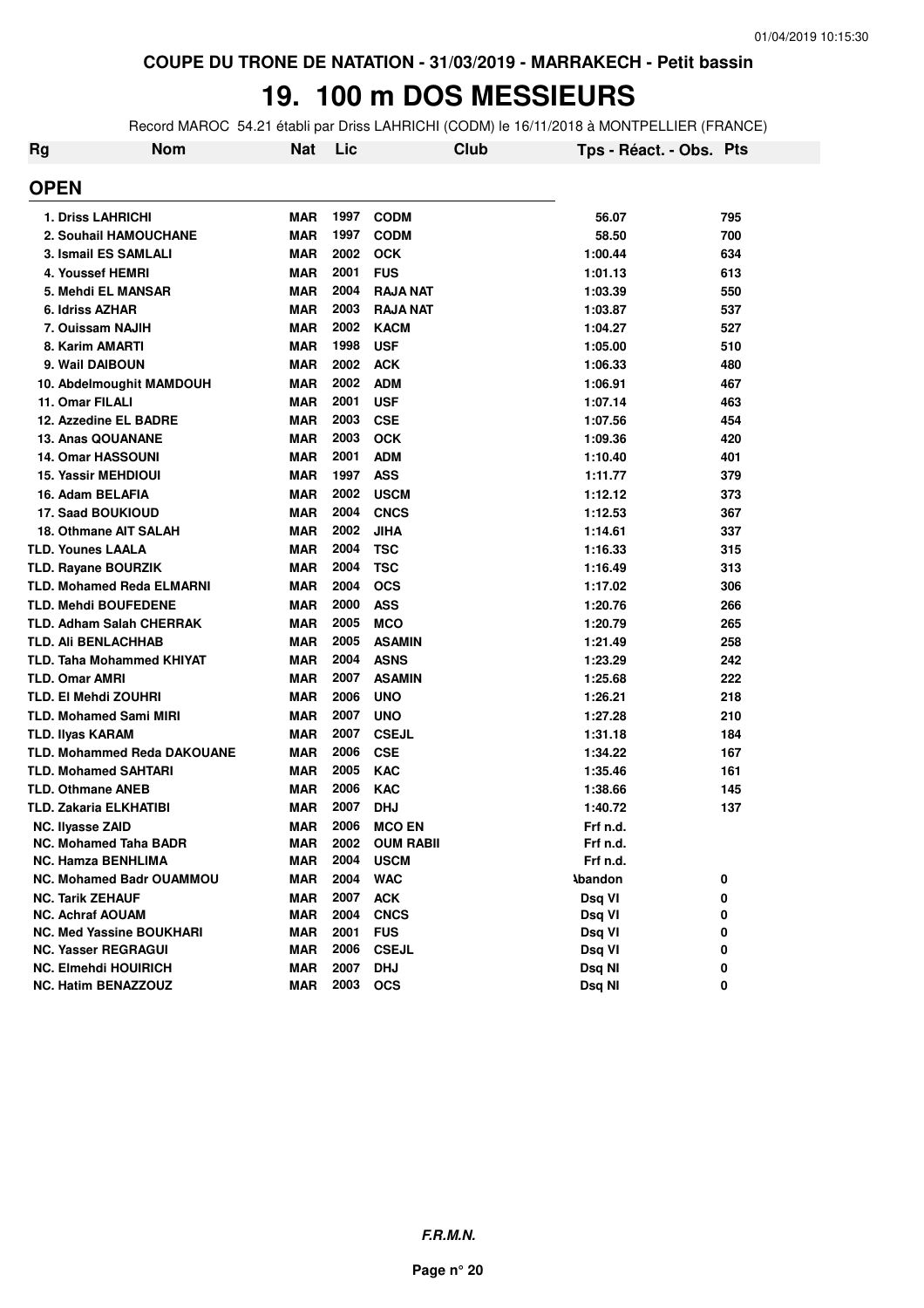### **20. 200 m BRASSE DAMES**

Record MAROC 2:23.54 établi par Sara EL BEKRI (RAJA NAT) le 03/12/2011 à ANGERS (FRANCE)

| Rg | <b>Nom</b>                  | <b>Nat</b> | Lic  | Club            | Tps - Réact. - Obs. Pts |          |
|----|-----------------------------|------------|------|-----------------|-------------------------|----------|
|    | <b>OPEN</b>                 |            |      |                 |                         |          |
|    | 1. Hiba LAKNIT              | <b>MAR</b> | 2002 | <b>OCK</b>      | 2:41.73                 | 636      |
|    | 2. Malak DARKAOUI           | <b>MAR</b> | 2005 | <b>CODM</b>     | 2:50.26                 | 545      |
|    | 3. Nisrine BEN NAIM         | <b>MAR</b> | 2002 | <b>CODM</b>     | 2:51.00                 | 538      |
|    | 4. Yasmine NADIR            | <b>MAR</b> | 2003 | <b>FUS</b>      | 2:56.70                 | 487      |
|    | 5. Hiba BOURZINE            | <b>MAR</b> | 2004 | <b>USCM</b>     | 2:57.31                 | 482      |
|    | 6. Malak BOUSSOUF           | <b>MAR</b> | 2004 | <b>FUS</b>      | 2:57.91                 | 478      |
|    | 7. Mariam LAMGHARI          | <b>MAR</b> | 2000 | <b>OCK</b>      | 3:00.09                 | 460      |
|    | 8. Hind DOUHA               | <b>MAR</b> | 2005 | <b>RAJA NAT</b> | 3:01.22                 | 452      |
|    | 9. Chahd MACHKOUR           | <b>MAR</b> | 2004 | <b>WAC</b>      | 3:02.09                 | 445      |
|    | 10. Fatima Zahra MOUKTADIR  | <b>MAR</b> | 2004 | <b>WAC</b>      | 3:05.61                 | 421      |
|    | 11. Yassmine DRAYEF         | <b>MAR</b> | 2006 | <b>ADM</b>      | 3:07.16                 | 410      |
|    | 12. Hajar LAHLAISSI         | <b>MAR</b> | 2007 | <b>TSC</b>      | 3:07.81                 | 406      |
|    | 13. Rima BADOUI             | <b>MAR</b> | 2004 | <b>ASS</b>      | 3:08.90                 | 399      |
|    | 14. Keltoum GOURRAM         | <b>MAR</b> | 2003 | <b>ADM</b>      | 3:09.29                 | 396      |
|    | 15. Aya TABET               | <b>MAR</b> | 2007 | <b>MCO</b>      | 3:11.04                 | 386      |
|    | 16. Maha BASKACH            | <b>MAR</b> | 2005 | <b>USCM</b>     | 3:11.49                 | 383      |
|    | <b>TLD. Sara ZEKRITI</b>    | <b>MAR</b> | 2004 | <b>JIHA</b>     | 3:24.59                 | 314      |
|    | <b>TLD. Jannat ADLI</b>     | <b>MAR</b> | 2007 | <b>MCO</b>      | 3:25.76                 | 309      |
|    | <b>TLD. Sarah ED DRIEF</b>  | <b>MAR</b> | 2004 | <b>KACM</b>     | 3:26.06                 | 307      |
|    | <b>TLD. Rihab ZARGANI</b>   | <b>MAR</b> | 2006 | <b>CNCS</b>     | 3:30.71                 | 287      |
|    | <b>TLD. Fadila ZEHAUF</b>   | <b>MAR</b> | 2005 | <b>ACK</b>      | 3:31.22                 | 285      |
|    | <b>TLD. Ouiam CHETOUANE</b> | <b>MAR</b> | 2007 | U.S.O           | 3:46.75                 | 230      |
|    | <b>NC. Rima EL BROUZI</b>   | <b>MAR</b> | 2003 | <b>TSC</b>      | Frf n.d.                |          |
|    | <b>NC. Fadwa FIDADI</b>     | <b>MAR</b> | 1999 | <b>KACM</b>     | <b>Abandon</b>          | 0        |
|    | <b>NC. Ava ICHOU</b>        | <b>MAR</b> | 2004 | <b>RAJA NAT</b> | Dsg VI                  | $\bf{0}$ |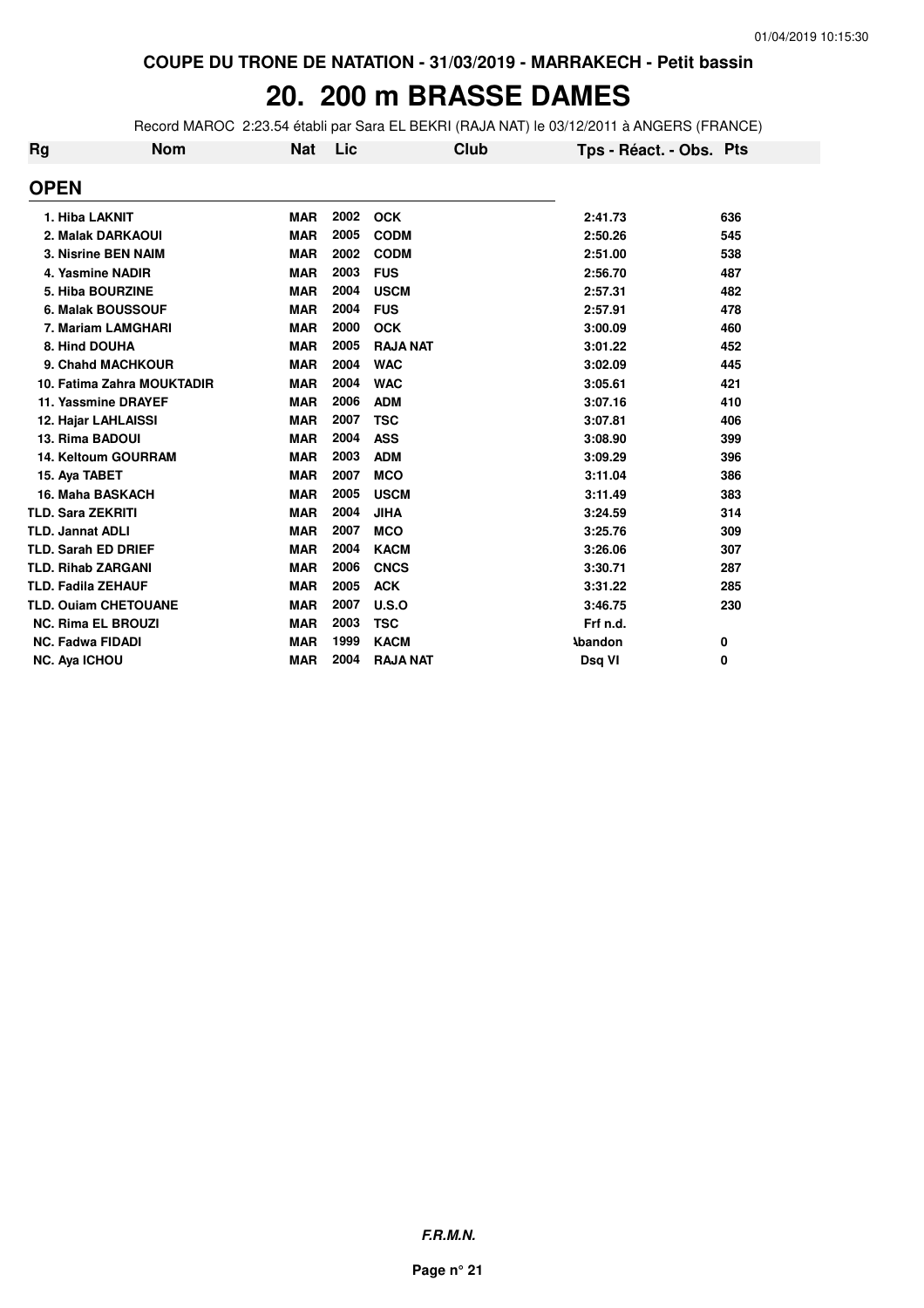# **21. 4 x 100 m 4 NAGES MESSIEURS**

Record MAROC 3:47.77 établi par CODM le 12/02/2017 à MEKNES

| Rg | <b>Nom</b>                                        | Nat                      | Lic          |                              | Club | Tps - Réact. - Obs. Pts |            |
|----|---------------------------------------------------|--------------------------|--------------|------------------------------|------|-------------------------|------------|
|    | <b>OPEN</b>                                       |                          |              |                              |      |                         |            |
|    | <b>1. Driss LAHRICHI</b>                          | <b>MAR</b>               | 1997         | <b>CODM</b>                  |      | 3:53.39                 | 700        |
|    | <b>Ahmed Reda ENNAIM</b>                          | <b>MAR</b>               | 1996         | <b>CODM</b>                  |      |                         | 700        |
|    | <b>Samy BOUTOUIL</b>                              | <b>MAR</b>               | 2000         | <b>CODM</b>                  |      |                         | 700        |
|    | <b>Souhail HAMOUCHANE</b>                         | <b>MAR</b>               | 1997         | <b>CODM</b>                  |      |                         | 700        |
|    | 2. Youssef HEMRI                                  | <b>MAR</b>               | 2001         | <b>FUS</b>                   |      | 4:07.90                 | 584        |
|    | <b>Ahmed BENNANI</b>                              | <b>MAR</b>               | 2001         | <b>FUS</b>                   |      |                         | 584        |
|    | <b>Hicham TIJARI</b>                              | <b>MAR</b>               | 1998         | <b>FUS</b>                   |      |                         | 584        |
|    | <b>Ali MSOUGAR</b>                                | <b>MAR</b>               | 2001         | <b>FUS</b>                   |      |                         | 584        |
|    | 3. Ismail ES SAMLALI                              | <b>MAR</b>               |              | 2002 OCK                     |      | 4:16.25                 | 529        |
|    | <b>Anas OUGOUIS</b>                               | <b>MAR</b>               | 2001<br>2000 | <b>OCK</b><br><b>OCK</b>     |      |                         | 529        |
|    | <b>Saad Amine DABBAR</b><br><b>Monssif HAITAM</b> | <b>MAR</b><br><b>MAR</b> | 2002         | <b>OCK</b>                   |      |                         | 529<br>529 |
|    | <b>4. Omar HASSOUNI</b>                           | <b>MAR</b>               | 2001         | <b>ADM</b>                   |      | 4:23.47                 | 486        |
|    | Abdelmoughit MAMDOUH                              | <b>MAR</b>               | 2002         | <b>ADM</b>                   |      |                         | 486        |
|    | <b>Mohamed OUAHMID</b>                            | <b>MAR</b>               | 1998         | <b>ADM</b>                   |      |                         | 486        |
|    | <b>Abdelkrim ESSABIHI EDDAFALI</b>                | <b>MAR</b>               | 1999         | <b>ADM</b>                   |      |                         | 486        |
|    | 5. Mohamed Badr OUAMMOU                           | <b>MAR</b>               | 2004         | <b>WAC</b>                   |      | 4:24.06                 | 483        |
|    | <b>Adam CHAJID</b>                                | <b>MAR</b>               | 2001         | <b>WAC</b>                   |      |                         | 483        |
|    | Sami KIBAL                                        | <b>MAR</b>               | 2002         | <b>WAC</b>                   |      |                         | 483        |
|    | Ali KAMIL                                         | <b>MAR</b>               | 2002         | <b>WAC</b>                   |      |                         | 483        |
|    | <b>6. CHAHINE SAID</b>                            | <b>MAR</b>               | 2005         | <b>USCM</b>                  |      | 4:33.21                 | 436        |
|    | <b>Badreddine FAWZI</b>                           | <b>MAR</b>               | 1991         | <b>USCM</b>                  |      |                         | 436        |
|    | <b>Mohamed Sami ZEMZAMI</b>                       | <b>MAR</b>               | 2005         | <b>USCM</b>                  |      |                         | 436        |
|    | Ayman EL MECHRAFI                                 | <b>MAR</b>               | 2002         | <b>USCM</b>                  |      |                         | 436        |
|    | 7. Walid RHZAL                                    | <b>MAR</b>               | 2003         | <b>UNO</b>                   |      | 4:46.65                 | 378        |
|    | <b>Mohamed RASSI</b><br><b>Othman RASSI</b>       | <b>MAR</b>               | 2002<br>2002 | <b>UNO</b><br><b>UNO</b>     |      |                         | 378<br>378 |
|    | <b>Ahmed Yassine SAIDI</b>                        | MAR<br><b>MAR</b>        | 2004         | <b>UNO</b>                   |      |                         | 378        |
|    | 8. Hatim BENAZZOUZ                                | <b>MAR</b>               | 2003         | <b>OCS</b>                   |      | 4:58.90                 | 333        |
|    | <b>Achraf BENRBIB</b>                             | <b>MAR</b>               | 2003         | <b>OCS</b>                   |      |                         | 333        |
|    | Rayyane ELOUAZZANI                                | <b>MAR</b>               | 2002         | <b>OCS</b>                   |      |                         | 333        |
|    | <b>Ilyasse ALIOUI</b>                             | <b>MAR</b>               | 2002         | <b>OCS</b>                   |      |                         | 333        |
|    | 9. Saad BOUKIOUD                                  | <b>MAR</b>               | 2004         | <b>CNCS</b>                  |      | 5:04.66                 | 314        |
|    | <b>Mohamed EL BOUZKRI</b>                         | <b>MAR</b>               | 2005         | <b>CNCS</b>                  |      |                         | 314        |
|    | <b>Yassine HASSOUNE</b>                           | <b>MAR</b>               | 2004         | <b>CNCS</b>                  |      |                         | 314        |
|    | <b>Achraf AOUAM</b>                               | <b>MAR</b>               | 2004         | <b>CNCS</b>                  |      |                         | 314        |
|    | 10. Rayane BOURZIK                                | MAR                      | 2004         | <b>TSC</b>                   |      | 5:08.00                 | 304        |
|    | El Mehdi DASOULI                                  | <b>MAR</b>               | 1995         | <b>TSC</b>                   |      |                         | 304        |
|    | <b>Amr BENATMANE</b>                              | <b>MAR</b>               | 2005         | <b>TSC</b>                   |      |                         | 304        |
|    | <b>Akram AYOUCHI</b>                              | <b>MAR</b>               | 2004         | <b>TSC</b>                   |      |                         | 304        |
|    | 11. Ibrahim AIT ZOULET                            | <b>MAR</b>               | 2006         | <b>CSEJL</b>                 |      | 6:49.35                 | 129        |
|    | Ilyas KARAM<br><b>Adam FALIH</b>                  | <b>MAR</b><br><b>MAR</b> | 2007<br>2007 | <b>CSEJL</b><br><b>CSEJL</b> |      |                         | 129<br>129 |
|    | <b>Yasser REGRAGUI</b>                            | <b>MAR</b>               | 2006         | <b>CSEJL</b>                 |      |                         | 129        |
|    | <b>NC. Yasser AYANE</b>                           | <b>MAR</b>               | 2001         | <b>CSE</b>                   |      | Frf n.d.                |            |
|    | <b>Mohammed CHAFFAA</b>                           | <b>MAR</b>               | 2003         | <b>CSE</b>                   |      |                         |            |
|    | <b>Mohamed Amine CHANNANI</b>                     | <b>MAR</b>               | 2002         | <b>CSE</b>                   |      |                         |            |
|    | <b>Azzedine EL BADRE</b>                          | <b>MAR</b>               | 2003         | <b>CSE</b>                   |      |                         |            |
|    | <b>NC. Mehdi EL MANSAR</b>                        | <b>MAR</b>               | 2004         | <b>RAJA NAT</b>              |      | Frf n.d.                |            |
|    | Ismail EL YOUSFI                                  | <b>MAR</b>               | 2004         | <b>RAJA NAT</b>              |      |                         |            |
|    | <b>Ghali IRAQUI HOUSSEINI</b>                     | <b>MAR</b>               | 2003         | <b>RAJA NAT</b>              |      |                         |            |
|    | ilyas LAGSSAIBI                                   | <b>MAR</b>               | 2004         | <b>RAJA NAT</b>              |      |                         |            |
|    | <b>NC. Fahd LAHMIDI</b>                           | <b>MAR</b>               | 2003         | <b>DHJ</b>                   |      | Dsq VI                  | 0          |
|    | Abderrahmane EL KAOUTI                            | <b>MAR</b>               | 2004         | <b>DHJ</b>                   |      |                         | 0          |
|    | Elmehdi HOUIRICH                                  | <b>MAR</b>               | 2007         | <b>DHJ</b>                   |      |                         | 0          |
|    | Fadi ZOUGGARI                                     | <b>MAR</b>               | 2007<br>2004 | <b>DHJ</b>                   |      |                         | 0          |
|    | <b>NC. Anass BOUABDELLAOUI</b>                    | <b>MAR</b>               |              | <b>MCO</b>                   |      | Dsq NI                  | 0          |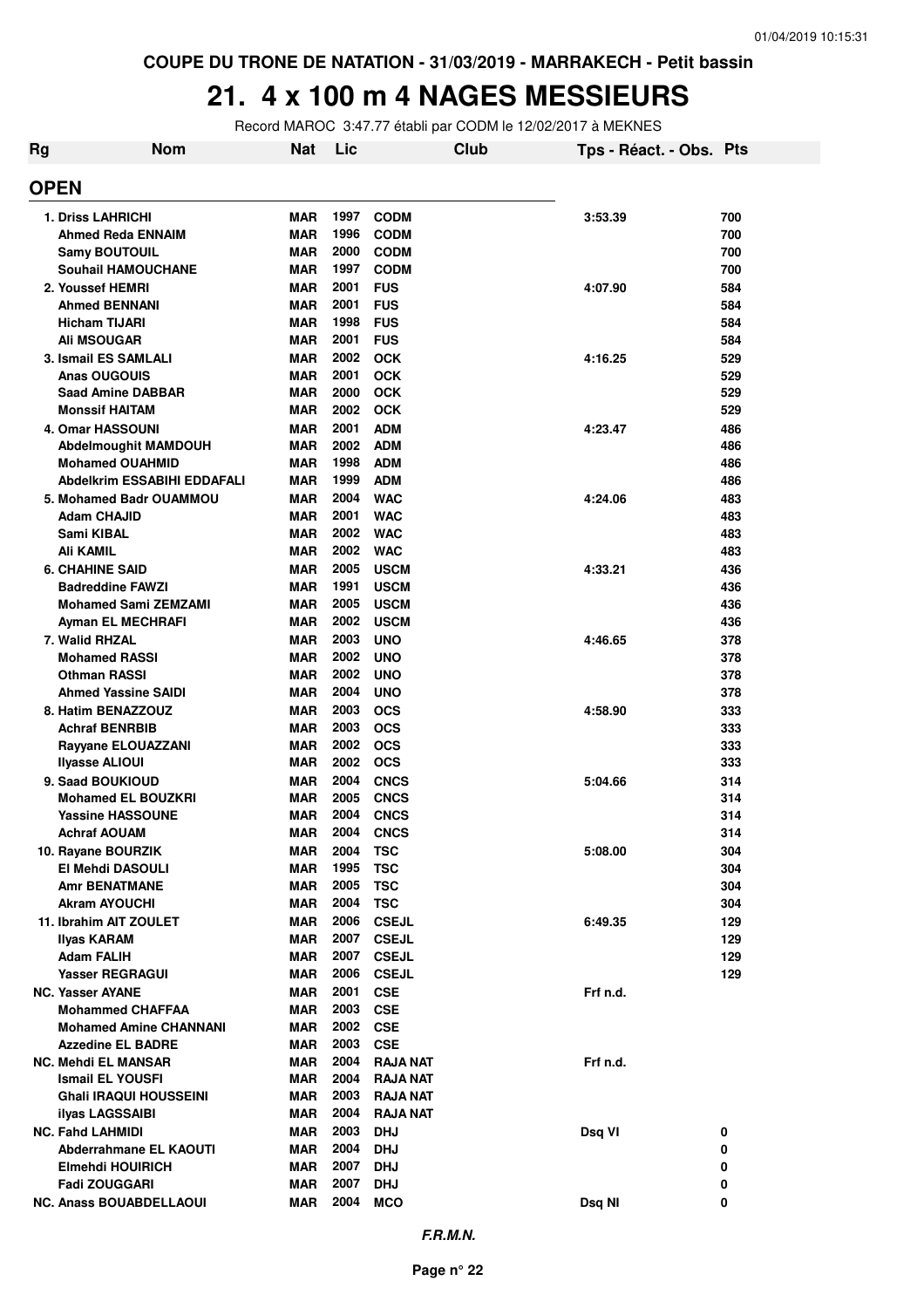# **21. 4 x 100 m 4 NAGES MESSIEURS**

Record MAROC 3:47.77 établi par CODM le 12/02/2017 à MEKNES

| Rg                           | <b>Nom</b> | <b>Nat</b> | Lic  | Club       | Tps - Réact. - Obs. Pts |   |
|------------------------------|------------|------------|------|------------|-------------------------|---|
| <b>OPEN</b>                  |            |            |      |            |                         |   |
| <b>Adham Salah CHERRAK</b>   |            | <b>MAR</b> | 2005 | MCO        |                         | 0 |
| <b>Soufvane GUENDOUZ</b>     |            | <b>MAR</b> | 1999 | <b>MCO</b> |                         | 0 |
| <b>Adam Othmane HAMDAOUI</b> |            | <b>MAR</b> | 2006 | <b>MCO</b> |                         | 0 |